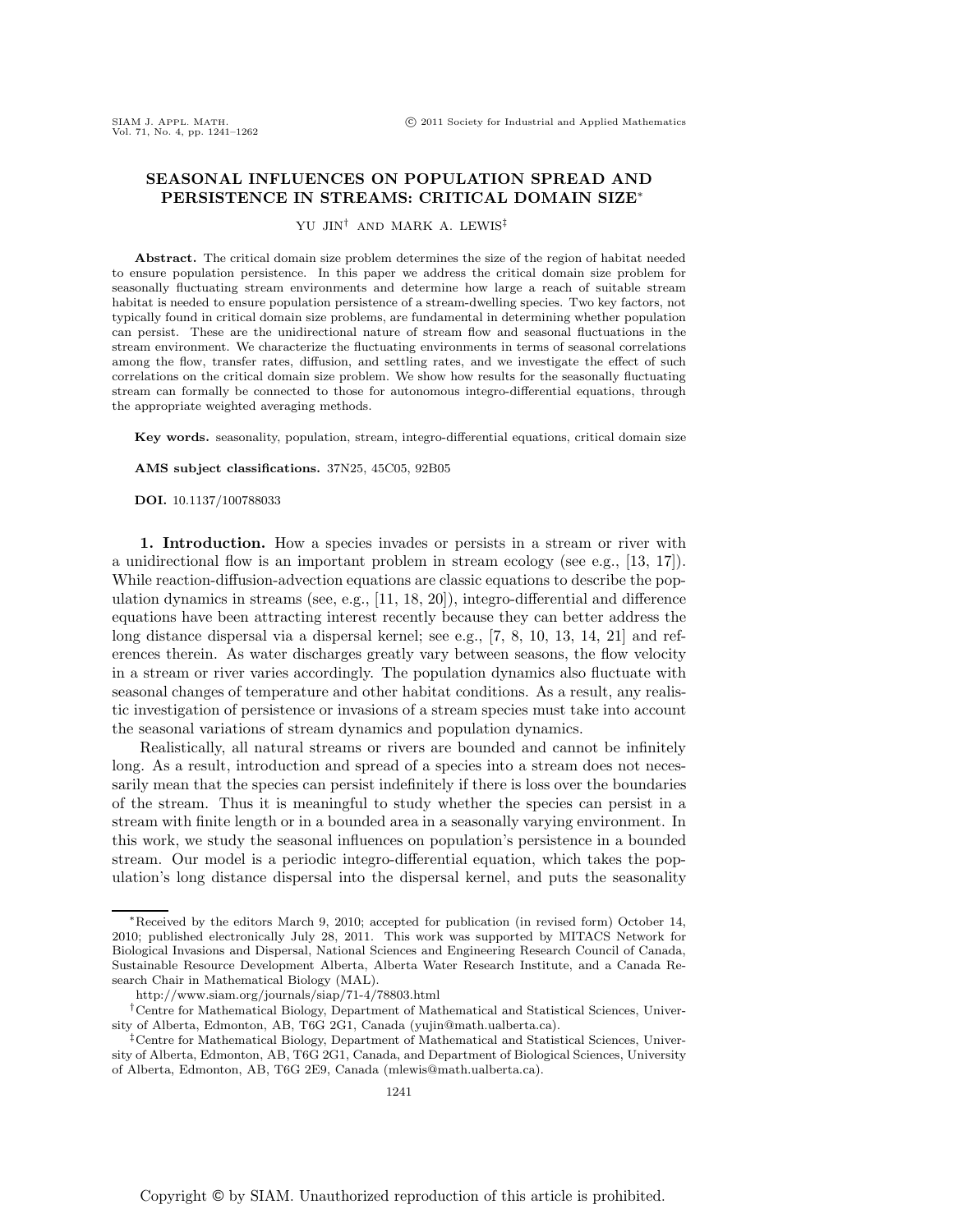influences into the time-periodic functions for growth, immigration or emigration, and dispersal. This is written as

(1.1) 
$$
\frac{\partial u(t,x)}{\partial t} = \underbrace{ug(t,u(t,x))}_{\text{growth}} - \underbrace{a(t)u(t,x)}_{\text{emigration}} + \underbrace{a(t)\int_{\Omega} k(t,x,y)u(t,y)dy}_{\text{immigration}}, t \ge 0, x \in \Omega,
$$

where  $\Omega = [0, L] \subset \mathbb{R}$  represents a stream with length L in one dimensional space,  $u(t, x)$  is the spatial density of a population at the point  $x \in \Omega$  at time  $t \geq 0$ ,  $g(t, u)$ is the per capita growth rate at time t that governs birth and death,  $a(t)$  is the time-dependent transfer rate at which an individual leaves its current location and moves into the flowing stream, and  $k(t, x, y)$  is the periodic time-dependent dispersal kernel that describes the proportion of individuals that moves from point  $y$  to point  $x$ . Equation  $(1.1)$  is the time-periodic version of  $(3.1)$  in [13]. As described in [13], this dispersal kernel can be derived from first principles from a submodel that includes the river flow rate, diffusion, and settling rate. Moreover, we assume that  $g, a$ , and k are  $\omega$ -periodic in t for some  $\omega > 0$ . In the context of seasonal variation,  $\omega$  can be considered as the length of one year. Finally, we assume hostile surroundings, so  $u(t, x) = 0$  outside the domain  $0 \le x \le L$ .

The focus of this work is the critical domain size problem for (1.1). The critical domain size is a fundamental ecological quantity that describes the minimal size of the habitat needed for a species to persist. In particular, for a stream population model, it provides the minimal length of the stream such that a species can persist in the stream. If the stream length is less than the critical domain size, then the individuals will finally leave the stream and be washed out into the hostile surroundings; if the stream length is larger than the critical domain size, then the individuals can grow, reproduce, and disperse in the stream without being washed out.

The first studies of the critical domain size were in [6, 19] for reaction-diffusion models in one or more dimensional spaces. The analysis has been extended to multispecies reaction-diffusion equations  $[1, 2, 3, 15]$  and to integro-difference equations [8, 9, 10, 21] as well as stream environments [13, 18, 20]. The critical domain size for an autonomous integro-differential equivalent of (1.1) was obtained in [13]. For a specific dispersal kernel, the critical domain size was explicitly expressed, and the dependence of the critical domain size on the flow velocity was investigated.

In this paper, we will find the critical domain size for (1.1), which also leads to conditions for a stream species to persist. To generate the biological insight, we will approximate the critical domain size in a two-season environment, which represents a habitat having two main seasons, e.g., summer and winter, and hence resulting in two main forms or states of population dispersal and transfer. Through numerical examples, we obtain interesting results about the influences of coeffects (in the sense of normalized covariances) of the flow velocity, the transfer rate, the diffusion rate, and the settling rate on the critical domain size. We will show that the critical domain size of (1.1) is actually related to that of an associated autonomous model with appropriately time-averaged growth and dispersal.

The paper is organized as follows. In section 2, the critical domain size of (1.1) is obtained. In section 3, the approximation for the critical domain size in a two-season environment is established. The effects of the normalized covariances between the flow velocity and the transfer rate, the diffusion rate and the settling rate, on the critical domain size, are also obtained. The last section contains a comparison of the critical domain size for the periodic models and that for associated weighted time-averaged models.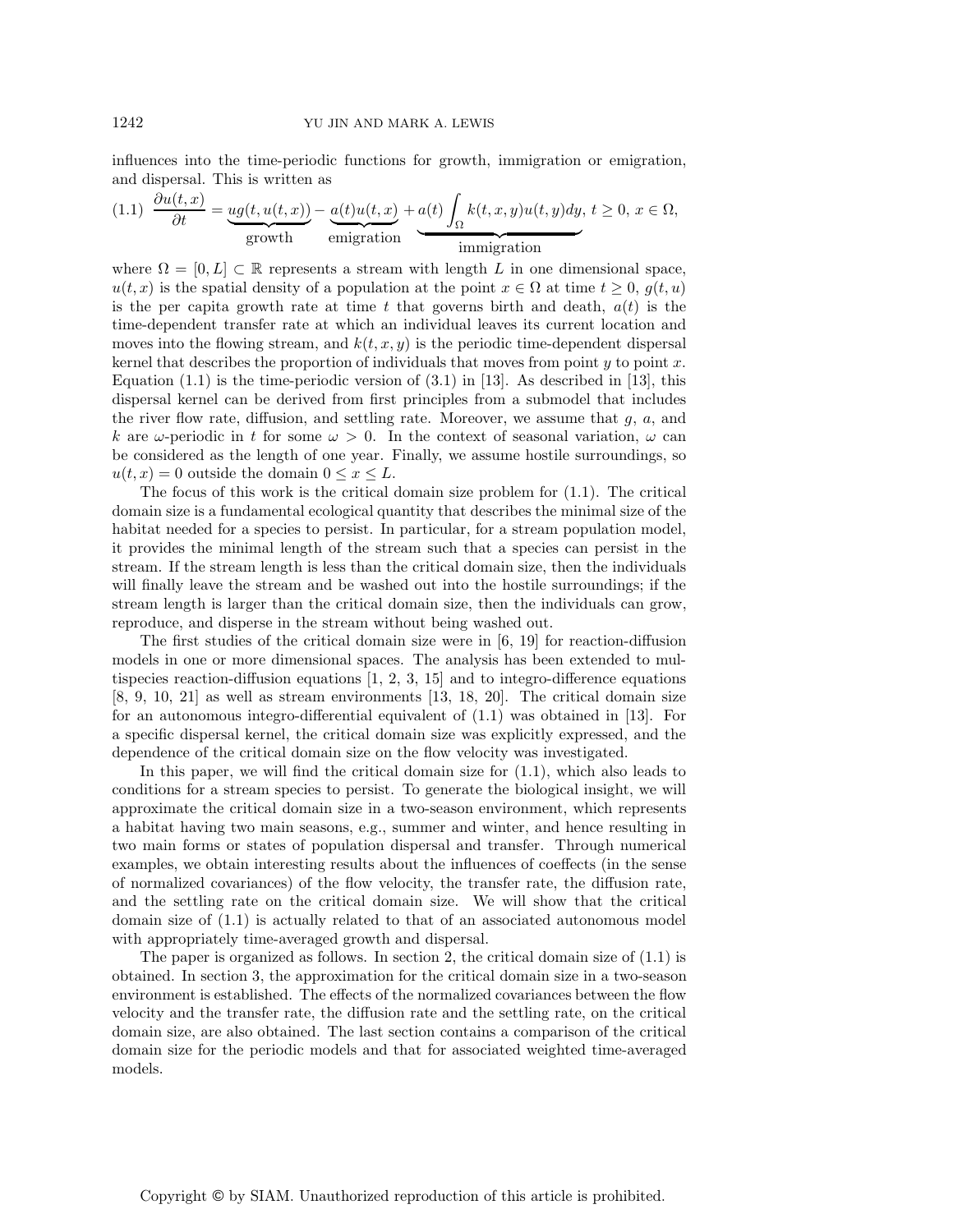**2. Critical domain size.** In this section, we study the critical domain size for (1.1); that is, the minimal length of the stream for the population to persist, by virtue of the stability of the zero solution to (1.1).

The assumptions regarding population growth and transfer are as follows.

- (H1) (i) The transfer rate  $a(t) > 0$  and  $a(t)$  is continuous in  $t \geq 0$ .
	- (ii)  $g \in C(\mathbb{R}^2_+, \mathbb{R})$  and  $\partial g(t, u)/\partial u < 0$  for all  $(t, u) \in \mathbb{R}^2_+$ ; that is, the per capita growth rate  $g(t, u)$  decreases with respect to the population density. This indicates that  $ug(t, u) \leq g(t, 0)u$  for all  $t \geq 0$  and  $u \geq$ 0; that is, the reproductive rate of the population is bounded above by its linearization at zero. Moreover, there exists  $\hat{u} > 0$  such that  $g(t, \hat{u}) \leq 0$  for all  $t \geq 0$ , which implies that the population growth is density dependent and is negative if the density is over  $\hat{u}$ , and hence, the population will not explode.
	- (iii) There exists  $\bar{L} > 0$  such that  $|u_1[g(t, u_1) a(t)] u_2[g(t, u_2) a(t)]| \leq$  $\bar{L}|u_1 - u_2|$  for all  $t \geq 0, u_1, u_2 \in W$  with

$$
W := [0, \hat{u}],
$$

which implies that the local dynamics  $u[g(t, u) - a(t)]$  is uniformly Lipschitz continuous in  $u \in W$  for all  $t \geq 0$ , and hence, at any time  $t \geq 0$ , the change rate of the local population with respect to the density is uniformly bounded provided the population density is below  $\hat{u}$ .

The assumptions regarding dispersal are as follows.

- (H2) (i)  $k(t, x, y) \ge 0$  for all  $t \ge 0, x, y \in \mathbb{R}$ , which means that the proportion of individuals that moves from one point to another point is nonnegative. All dispersing individuals move to some location so that  $\int_{\mathbb{R}} k(t, x, y) dx = 1$ . Lastly, there exists a constant  $K_{+} > 0$  such that  $\sup_{x\in\mathbb{R}} \int_{\mathbb{R}} k(t,x,y)dy \leq K_+$ ; that is, redistribution of individuals via the dispersal kernel results in bounded density (see discussion below).
	- (ii) For any  $t \geq 0$ ,  $x \in [0, L]$ ,  $k(t, x, y)$  is positive almost everywhere at  $y \in [0, L]$ ; that is, at any location x in the stream, individuals move in from almost all the other locations in the stream.
	- (iii)  $k(t, x, y)$  is continuous in  $t \geq 0$  at any  $(x, y) \in [0, L]^2$ ; that is, the dispersal between any two points changes continuously with respect to time. Also  $k(t, x, y)$  is continuous in  $x \in [0, L]$  uniformly for  $y \in [0, L]$  for all  $t \geq 0$ ; that is, individuals moving out from any location y continuously distribute in the stream.
	- (iv) The dispersal kernel is independent of the stream length  $L$ —it is taken as the truncation (on  $[0, L]$ ) of the dispersal kernel  $k(t, x, y)$  derived on the infinite domain [21]. This indicates that dispersing individuals do not perceive domain boundaries or, at least, do not alter their movement behavior there.

To understand  $(H2)(i)$  further we define the redistribution function (see, e.g., section 5 in [10]) as

$$
K(t,x):=\int_0^L k(t,x,y)dy,\quad t\geq 0,\quad x\in[0,L].
$$

 $(H2)(i)$  and  $(iv)$  imply that

$$
0 \le K(t, x) \le K_+ \quad \forall t \ge 0, \quad x \in [0, L].
$$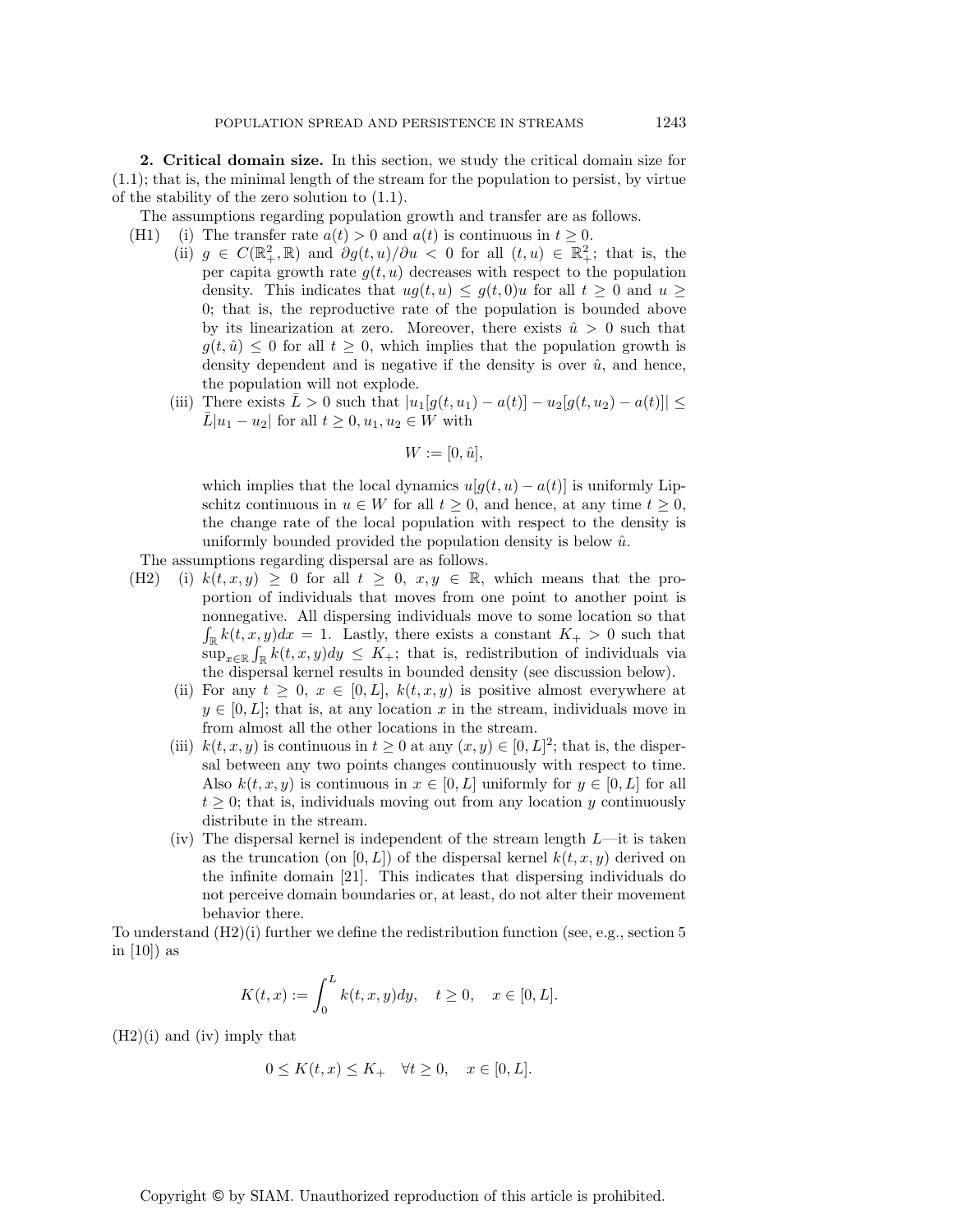Biologically, this indicates that if a uniform initial distribution with  $u \equiv 1$  is introduced into a habitat interval  $[0, L]$ , then the redistribution of these individuals is uniformly bounded by 0 and  $K_{+}$  in the habitat, where the redistribution at any point x is calculated by  $\int_0^L k(t, x, y)u(y)dy$  for the initial distribution u. When the dispersal kernel is a difference kernel so that  $k(t, x, y) = k(t, x - y)$ ,  $K_{+} = 1$  because  $\int_{\mathbb{R}} k(t, x - y) dy = \int_{\mathbb{R}} k(t, x - y) dx = 1.$ 

**2.1. Stability of**  $u = 0$  **in (1.1).** By assumptions (H1) and (H2), we can follow a similar process as we did for  $[4, (1.6)]$  to establish the well-posedness and comparison theorem for  $(1.1)$  on  $C([0, L], W)$ , where

 $C([0, L], W) := \{u : u \text{ is continuous on } [0, L] \text{ and } 0 \le u(x) \le \hat{u} \text{ for all } x \in [0, L] \},$ 

with W defined in (H1)(iii). Note that  $u = 0$  is an equilibrium solution to (1.1). We will study the stability of the zero solution to  $(1.1)$ .

The linearized system of  $(1.1)$  at  $u = 0$  is

(2.1) 
$$
\frac{\partial u(t,x)}{\partial t} = g(t,0)u(t,x) - a(t)u(t,x) + a(t)\int_0^L k(t,x,y)u(t,y)dy.
$$

Let  $u(t, x) = \varphi(t)\psi(x)$ . Substituting  $u(t, x)$  into (2.1), we have

(2.2) 
$$
\varphi'(t)\psi(x) = (g(t,0) - a(t))\varphi(t)\psi(x) + \int_0^L a(t)k(t,x,y)\varphi(t)\psi(y)dy.
$$

Equation (2.2) implies that

(2.3) 
$$
\left[\frac{\varphi'(t)}{\varphi(t)} - (g(t,0) - a(t))\right]\psi(x) = \int_0^L a(t)k(t,x,y)\psi(y)dy.
$$

Integrating (2.3) with respect to t from 0 to  $\omega$  yields (2.4)

$$
\left[\int_0^{\omega} \frac{\varphi'(t)}{\varphi(t)} dt - \int_0^{\omega} (g(t,0) - a(t)) dt\right] \psi(x) = \int_0^L \left(\int_0^{\omega} a(t)k(t,x,y) dt\right) \psi(y) dy.
$$

Define

(2.5) 
$$
\mathcal{K}(x,y) := \frac{\int_0^{\omega} a(t)k(t,x,y)dt}{\int_0^{\omega} a(t)dt} \quad \forall x,y \in \mathbb{R}.
$$

Then (H2) implies

$$
0 \leq \int_0^L \mathcal{K}(x, y) dy = \frac{1}{\int_0^{\omega} a(t) dt} \int_0^L \int_0^{\omega} a(t)k(t, x, y) dt dy \leq K_+,
$$

and we see that  $K$  can be considered as a dispersal kernel that satisfies the autonomous version of assumption (H2). Specifically, we call  $\mathcal{K}(x, y)$  the *weighted time-averaged dispersal kernel* of  $k(t, x, y)$ . Dividing both sides of  $(2.4)$  by  $\int_0^\omega a(t)dt$ , we obtain

(2.6) 
$$
\frac{\left[\ln\frac{\varphi(\omega)}{\varphi(0)}-\int_0^{\omega}(g(t,0)-a(t))dt\right]}{\int_0^{\omega}a(t)dt}\psi(x)=\int_0^L\mathcal{K}(x,y)\psi(y)dy.
$$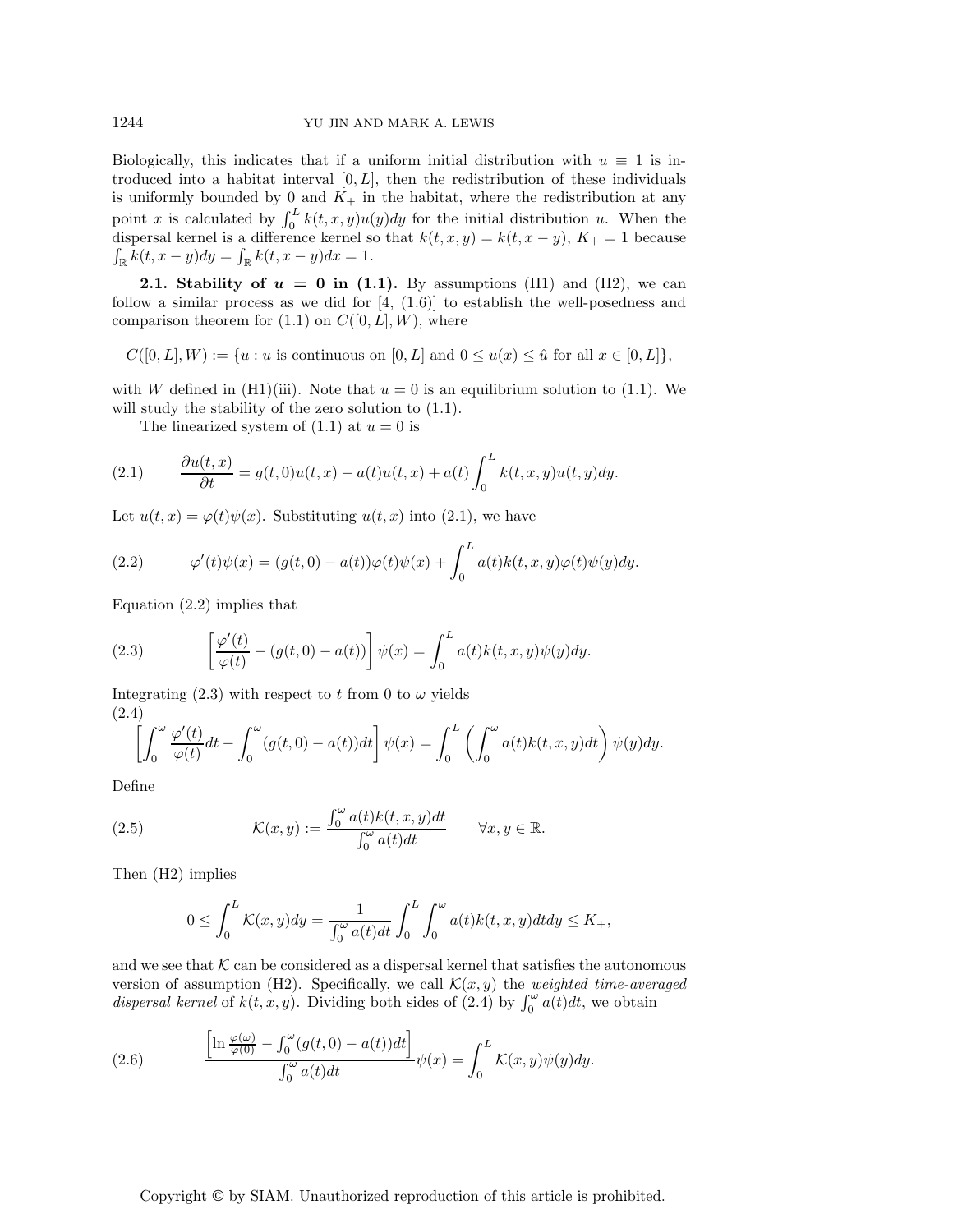It follows from the periodicity of  $g(t, 0)$ ,  $a(t)$  and  $k(t, x, y)$  that if we integrate (2.3) about t from  $t_0$  to  $t_0 + \omega$  for any  $t_0 \geq 0$ , we still obtain

(2.7) 
$$
\frac{\left[\ln\frac{\varphi(t_0+\omega)}{\varphi(t_0)}-\int_0^{\omega}(g(t,0)-a(t))dt\right]}{\int_0^{\omega}a(t)dt}\psi(x)=\int_0^L\mathcal{K}(x,y)\psi(y)dy.
$$

To further investigate this equation, we define an operator I on  $C([0, L], W)$ :

(2.8) 
$$
I[\psi](x) := \int_0^L \mathcal{K}(x, y)\psi(y)dy \quad \forall x \in [0, L] \quad \forall \psi \in C([0, L], W).
$$

To analyze the spectra properties of I we first show that it is a compact operator.

Lemma 2.1. *If* (H1) *and* (H2) *hold, then* I *is compact.*

The proof of Lemma 2.1 is in Appendix A. It follows from (H2) that for any  $x \in [0, L], \mathcal{K}(x, y)$  is positive at y almost everywhere in [0, L], and hence, I is strongly positive on  $C([0, L], W)$  in the sense that  $I[\psi](x) > 0$  for all  $x \in [0, L]$  and  $\psi \in$  $C([0, L], W)$  with  $0 \le \psi(x) \le \hat{u}$  for  $x \in [0, L]$  and  $\psi \neq 0$ . The Krein–Rutman theorem implies that I has a unique simple positive principal eigenvalue with a corresponding strictly positive eigenfunction. Define

 $\lambda :=$  the principal eigenvalue of I.

Since the norm of I is bounded by  $K_{+}$  (see the proof of Lemma 2.1), we have

$$
0 < \lambda \le K_+.
$$

Moreover, [13, Theorem 3.1] implies that  $\lambda$  is a strictly increasing function of L provided that the dispersal kernel  $\mathcal{K}(x, y)$  does not depend on L. However, we do not know how  $\lambda$  depends on the transfer rate  $a(t)$  and growth rate  $g(t, u)$ . Let  $\tilde{\psi}$  be the eigenfunction of I with  $\tilde{\psi}(x) > 0$  for all  $x \in [0, L]$  associated with  $\lambda$ . Then (2.1) admits a solution

(2.9) 
$$
\tilde{u}(t,x) = \tilde{\varphi}(t)\tilde{\psi}(x)
$$

with  $\tilde{u}(0, x) = \tilde{\varphi}(0)\tilde{\psi}(x)$ , where  $\tilde{\varphi}(t)$  is determined by  $(2.2)$  with  $\psi = \tilde{\psi}$  and  $\tilde{\varphi}(0) > 0$ .

By the dynamics of the linearized equation (2.1) and the comparison theorem, we can obtain the following results for the stability of the zero solution to (1.1). The proof is included in Appendix B.

THEOREM 2.2. *Assume that* (H1) *and* (H2) *hold.* Let  $\lambda$  *be the principal eigenvalue of* I *(defined in* (2.8)*). The following results hold for* (1.1).

(i) If  $\int_0^{\omega} g(s,0)ds < \int_0^{\omega} a(s)ds$ , then

(a)  $u = 0$  *is unstable when* 

$$
\lambda > 1 - \frac{\int_0^\omega g(s,0)ds}{\int_0^\omega a(s)ds};
$$

(b) u = 0 *is locally stable when*

$$
\lambda<1-\frac{\int_0^\omega g(s,0)ds}{\int_0^\omega a(s)ds}.
$$

- (ii) If  $\int_0^{\omega} g(s,0)ds > \int_0^{\omega} a(s)ds$ , then  $u = 0$  is unstable.
- (iii) *If*  $\int_0^{\omega} g(s,0)ds = \int_0^{\omega} a(s)ds$ , then  $u = 0$  is linearly unstable; i.e.,  $u = 0$  is *unstable for* (2.1)*.*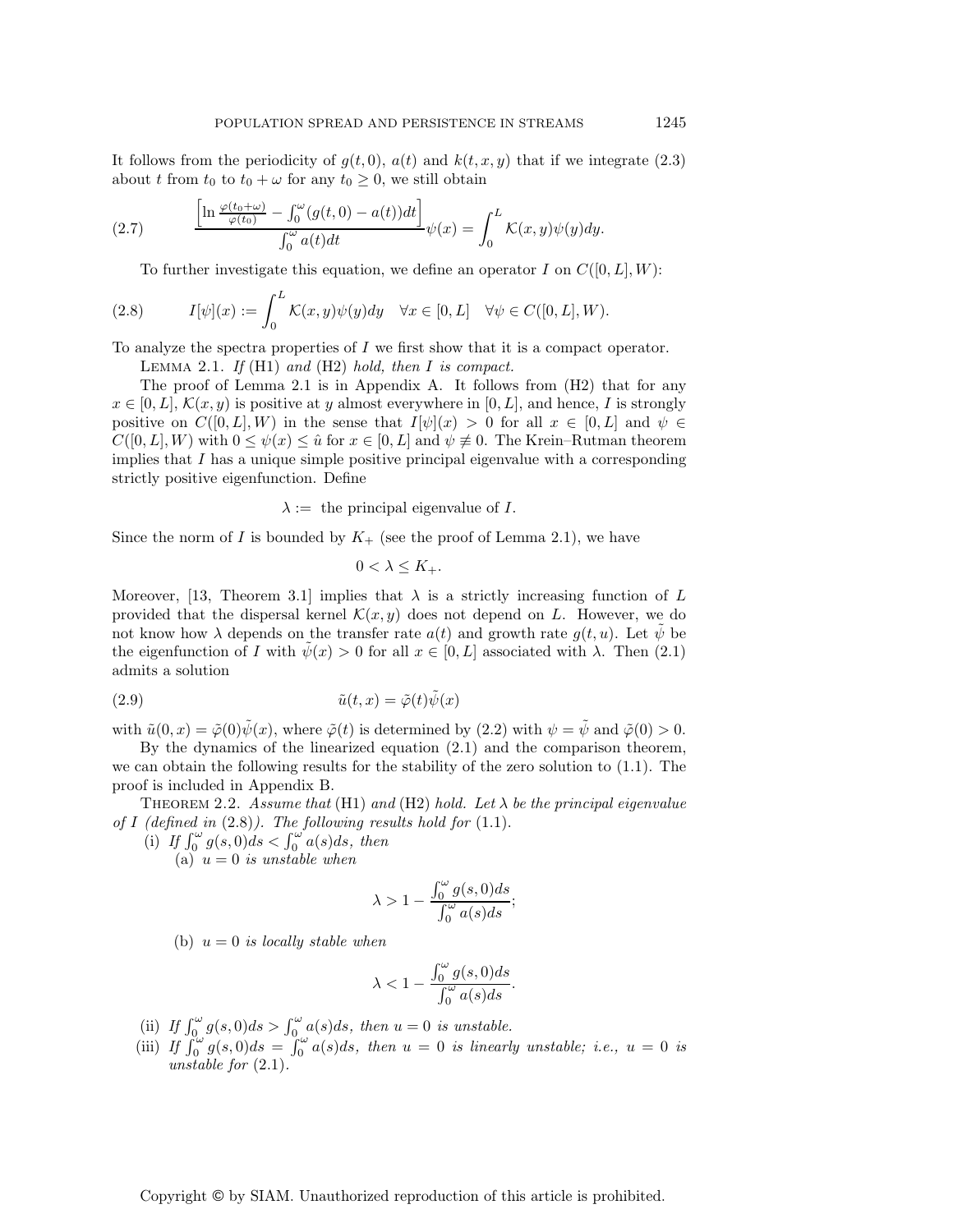**2.2.** Critical domain size for  $(1.1)$ . By the stability of  $u = 0$  to  $(1.1)$ , we can analyze the persistence of the population for  $(1.1)$ . Theorem 2.2 (ii) and (iii) imply that the population persists in the stream no matter what its length is, provided  $\int_0^{\omega} g(s,0)ds \geq \int_0^{\omega} a(s)ds$ ; that is, the average growth rate at low density exceeds the average transfer rate

$$
\frac{1}{\omega}\int_0^\omega g(s,0)ds\geq \frac{1}{\omega}\int_0^\omega a(s,0)ds.
$$

Theorem 2.2 (i) indicates that if  $\int_0^{\omega} g(s,0)ds < \int_0^{\omega} a(s)ds$ , then the principal eigenvalue  $\lambda$  of the operator I determines population persistence or extinction. When  $\lambda > 1 - \frac{\int_0^{\omega} g(s,0)ds}{\int_0^{\omega} a(s)ds}$ , that is, the mean per capita growth rate exceeding the mean per capita dispersal loss

$$
\frac{1}{\omega}\int_0^\omega g(s,0)ds>(1-\lambda)\frac{1}{\omega}\int_0^\omega a(s)ds,
$$

the population is persistent in the stream, otherwise when  $\lambda < 1 - \frac{\int_0^{\omega} g(s,0)ds}{\int_0^{\omega} a(s)ds}$ , the population may not persist in the stream and, in particular, a small initial distribution cannot result in persistence of the population. Then

(2.10) 
$$
\lambda(L) = 1 - \frac{\int_0^{\omega} g(s,0)ds}{\int_0^{\omega} a(s)ds}
$$

becomes a threshold condition for population persistence when  $\int_0^{\omega} g(s,0)ds < \int_0^{\omega} a(s)ds$ although we cannot obtain a theoretical result for population persistence exactly under this condition.

Note that  $0 < \lambda \leq K_+$ . If  $\int_0^{\omega} g(s,0)ds < (1 - K_+) \int_0^{\omega} a(s)ds$ , then  $\lambda <$  $1 - \frac{\int_0^{\infty} g(s,0)ds}{\int_0^{\infty} a(s)ds}$  for all  $L > 0$  and  $(2.10)$  has no solution. If  $(1 - K_+) \int_0^{\infty} a(s)ds \le$  $\int_0^{\omega} g(s,0)ds < \int_0^{\omega} a(s)ds$ , then  $1 - \frac{\int_0^{\omega} g(s,0)ds}{\int_0^{\omega} a(s)ds}$  is between 0 and  $K_+$ , and (2.10) might be solvable. Since the dispersal kernel in this paper is assumed to be independent of the stream length, it follows from [13, Theorem 3.1] that  $\lambda$  is a strictly increasing function of the stream length  $L$ . Consider 0 as the principal eigenvalue of  $I$  with  $L = 0$ . Then  $\lambda$  increases from 0 as L increases from 0. Thus, if the equation (2.10) admits no solution, then  $\lambda < 1 - \frac{\int_0^{\omega} g(s,0)ds}{\int_0^{\omega} a(s)ds}$  for all  $L > 0$ . If  $(2.10)$  is solvable, then it has a unique solution  $L_0$  with  $\lambda(L_0) = 1 - \frac{\int_0^{\omega} g(s,0)ds}{\int_0^{\omega} a(s)ds}$ ,  $\lambda(L) > 1 - \frac{\int_0^{\omega} g(s,0)ds}{\int_0^{\omega} a(s)ds}$  for  $L>L_0$ , and  $\lambda(L) < 1 - \frac{\int_0^{\infty} g(s,0)ds}{\int_0^{\infty} a(s)ds}$  for  $L < L_0$ . This  $L_0$  can be defined as the critical domain size.

We conclude all above results in the following theorem, which is the main result in this section.

Theorem 2.3. *Assume that* (H1) *and* (H2) *hold. The following results are valid for the population model* (1.1).

- (i) If  $\int_0^{\omega} g(s,0)ds \geq \int_0^{\omega} a(s)ds$ , then the population persists in the stream regard*less of the stream length.*
- (ii)  $If (1 K<sub>+</sub>) \int_0^{\omega} a(s) ds \leq \int_0^{\omega} g(s, 0) ds < \int_0^{\omega} a(s) ds$ , then the critical domain size *may be determined by the threshold equation* (2.10), where  $\lambda$  *is the principal eigenvalue of the spatial operator* I *defined in* (2.8).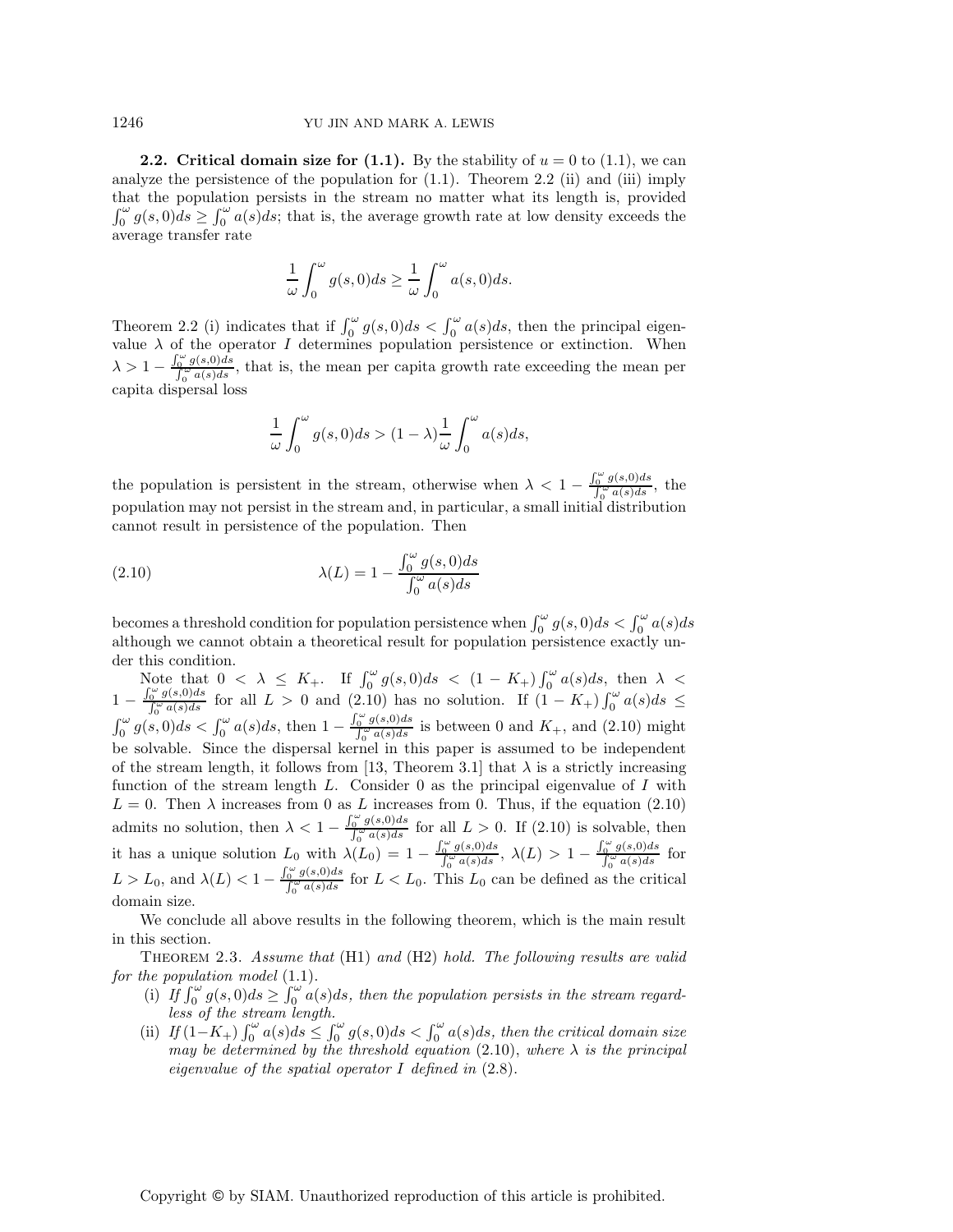- (a) If  $(2.10)$  *has a unique solution*  $L_0$ *, then*  $L_0$  *is defined as the* **critical domain size** *and the population persists in the stream provided that the stream length is larger than the critical domain size.*
- (b) *If* (2.10) *has no solution, then in any stream with a finite length, the population may not persist and, in particular, a small initial distribution cannot result in persistence of the population.*
- (iii) *If*  $\int_0^{\omega} g(s,0)ds < (1 K_+) \int_0^{\omega} a(s)ds$ , the population may not persist in a *bounded stream and the population with a small initial distribution cannot persist in a bounded stream.*

*Remark* 2.1. In the cases (ii)(b) and (iii) in Theorem 2.3, we say that the critical domain size does not exist. Thus, we conclude that when  $\int_0^{\omega} g(s, 0)ds < \int_0^{\omega} a(s)ds$ , if (2.10) admits a solution, then it is the critical domain size; otherwise, the critical domain size does not exist.

*Remark* 2.2. If the dispersal kernel is independent of time  $t$ , then  $(1.1)$  becomes (2.11)

$$
\frac{\partial u(t,x)}{\partial t} = ug(t,u(t,x)) - a(t)u(t,x) + a(t)\int_0^L k(x,y)u(t,y)dy, t \ge 0, x \in [0,L].
$$

The weighted averaged dispersal kernel  $\mathcal{K}(x, y)$  (see (2.5)) is exactly  $k(x, y)$ , and the operator  $I$  defined in  $(2.8)$  is

(2.12) 
$$
I[\psi](x) := \int_0^L k(x, y)\psi(y)dy \quad \forall x \in [0, L].
$$

Clearly, the above results for the critical domain size are still true for (2.11).

*Example* 2.1. Consider a simple case where the dispersal kernel  $k(t, x, y)$  is independent of time  $t$  and depends only on the distance between two locations  $x$ and y. We write k as  $k(x-y)$  and assume a special form for the function  $k(x)$ ,  $x \in \mathbb{R}$ :

(2.13) 
$$
k(x) = \begin{cases} A \exp(b_1 x), & x \le 0, \\ A \exp(b_2 x), & x \ge 0, \end{cases}
$$

with

$$
b_{1,2} = \frac{v}{2D} \pm \sqrt{\frac{v^2}{4D^2} + \frac{\beta}{D}}
$$

and

$$
A = \frac{b_1 b_2}{b_2 - b_1},
$$

where D is the diffusion constant, v is the water flow velocity, and  $\beta$  is the settling rate of aquatic insects whose larvae settle on the channel bottom and matured individuals jump into water, in a stream environment (see [13, Section 4.1] for the derivation of this kernel). The relation between the principal eigenvalue  $\lambda$  of the operator I (see  $(2.12)$  and the stream length L was stated in [13,  $(4.6)$ ] as

(2.14) 
$$
L(\lambda) = \frac{4 \arctan\left(\sqrt{\frac{4b_1|b_2|}{\lambda(b_1-b_2)^2}-1}\right)^{-1}}{(b_1-b_2)\sqrt{\frac{4b_1|b_2|}{\lambda(b_1-b_2)^2}-1}}.
$$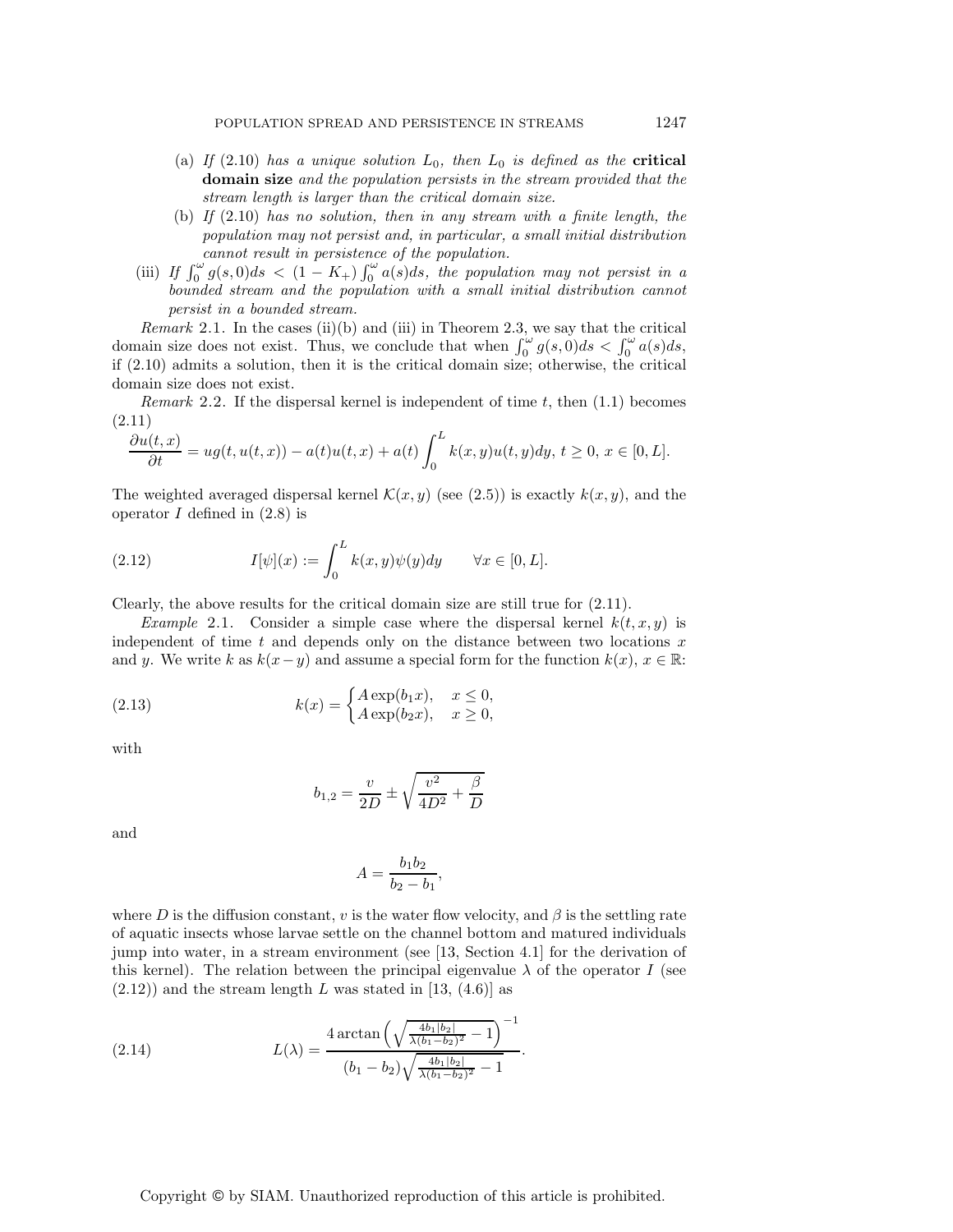

FIG. 2.1. The critical domain size for  $(2.11)$  with the dispersal kernel k defined in  $(2.13)$ , where the diffusion rate  $D = 1$ , the flow speed  $v = 1$ , and the settling rate  $\beta = 1$ . Left: The relationship between the critical domain size and the total transfer rate in a period  $\int_0^{\omega} a(s) ds$ . The solid line represents  $\int_0^{\omega} g(s,0)ds = 1.5$ ; the dashed line represents  $\int_0^{\omega} g(s,0)ds = 1$ . Right: The relationship between the critical domain size and the total reproduction in a period  $\int_0^{\omega} g(s,0)ds$ . The solid line represents  $\int_0^{\omega} a(s)ds = 2$ ; the dashed line represents  $\int_0^{\omega} a(s)ds = 1$ .

By Theorem 2.3, if  $\int_0^{\omega} g(s,0)ds \geq \int_0^{\omega} a(s)ds$ , then the species will be persistent regardless of the stream length L; if  $\int_0^{\omega} g(s,0)ds < \int_0^{\omega} a(s)ds$ , then the critical domain size for the species to persist in the stream, if it exists, is

,

(2.15) 
$$
L\left(1-\frac{\int_0^{\omega}g(s,0)ds}{\int_0^{\omega}a(s)ds}\right)
$$

where the function  $L$  is defined in  $(2.14)$ .

The relationship between the critical domain size  $L$  for the autonomous case of  $(2.11)$  and D, v, and  $\beta$  has been studied in [13]. From (2.15), we see that the critical domain size does not depend on the value of  $q$  or  $a$  at any specific time, but on the sums of  $g(t, 0)$  and  $a(t)$  over a period  $[0, \omega]$ . Figure 2.1 shows that when the dispersal kernel is fixed, the critical domain size is an increasing function of  $\int_0^{\omega} a(s)ds$  for a given value of  $\int_0^{\omega} g(s,0)ds$  (see the left graph of Figure 2.1). As  $a(t)$  is the transfer rate at which the population transfers from the stationary state to the mobile state, this indicates that the more population disperses, the greater the size of the stream needed for the population to persist in the stream. It is also shown in the right graph of Figure 2.1 that the critical domain size is a decreasing function of  $\int_0^{\omega} g(s,0)ds$  for a given value of  $\int_0^{\omega} a(s)ds$ , which implies that the more reproduction the population has, the shorter the stream is required to be for the persistence of the population. These two results clearly coincide with our intuitive understanding.

**3. Critical domain size in a two-season environment.** In this section, we give approximation for the critical domain size for a population in a two-season environment and study the combined influences of the flow velocity and the transfer rate, the diffusion coefficient, and the settling rate on the critical domain size. By a two-season environment, we mean a habitat that has two significant seasons in a year, say, summer and winter. Assume that a year length is scaled as  $\omega$  with summer length  $ω_0$  and winter length  $ω - ω_0$  (0 < ω<sub>0</sub> < ω). We will show how the critical domain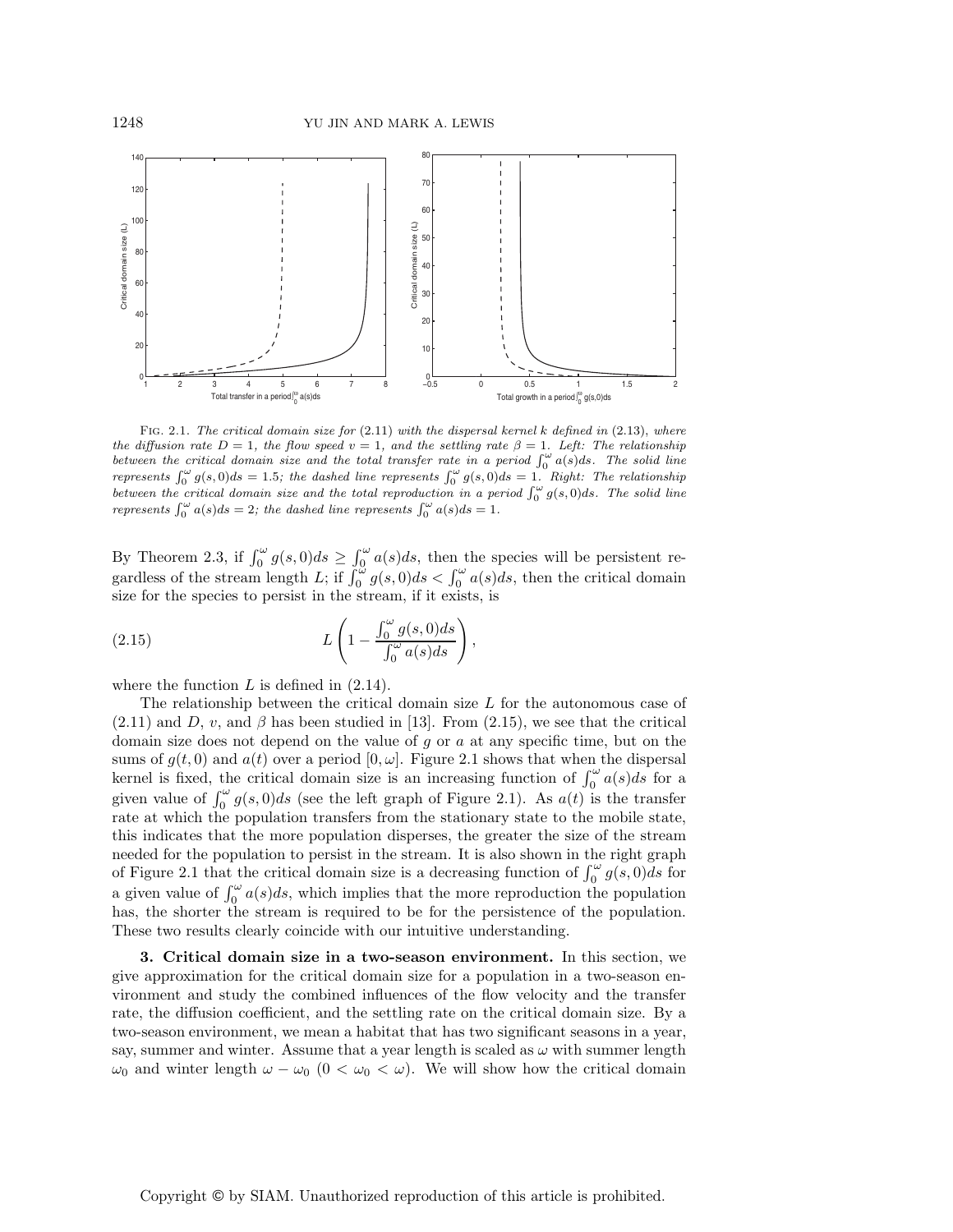size can be approximately determined by a weighted combination of the population dynamics and dispersal features in summer and winter.

**3.1. Approximation for critical domain size.** We would like to consider the critical domain size of a stream in a two-season environment with dispersal kernel  $k_1(x, y)$  and transfer rate  $a_1$  in summer and dispersal kernel  $k_2(x, y)$  and transfer rate  $a_2$  in winter. An abrupt change between seasons will violate the assumptions (H1) (i) and (ii) and (H2) (iii) that a and k are continuous functions of time t. Hence, we need to construct the discontinuous dispersal kernel and transfer rate carefully as limits of sequences of continuous kernels and transfer rates, respectively, where the continuity is with respect to the time.

First we give a result about the convergence of the principal eigenvalues of a sequence of operators. Let  $k_1(x, y)$  and  $k_2(x, y)$  be two dispersal kernels and  ${k^{(n)}(t, x, y)}_{n \in \mathbb{N}}$  be a sequence of dispersal kernels that are periodic in t with period $\omega$  and defined in  $[0,\omega]$  as

(3.1) 
$$
k^{(n)}(t,x,y) = \begin{cases} k_1(x,y), & 0 \le t < \omega_0 - \frac{1}{n}, x, y \in \mathbb{R}, \\ k_1^{(n)}(t,x,y), & \omega_0 - \frac{1}{n} \le t < \omega_0, x, y \in \mathbb{R}, \\ k_2(x,y), & \omega_0 \le t < \omega - \frac{1}{n}, x, y \in \mathbb{R}, \\ k_2^{(n)}(t,x,y), & \omega - \frac{1}{n} \le t < \omega, x, y \in \mathbb{R}, \end{cases}
$$

where the  $k_i^{(n)}(t, x, y)$ s are functions such that for each  $n \in \mathbb{N}$ ,  $k^{(n)}(t, x, y)$  satisfies all conditions in (H2). Similarly, let  $\{a^{(n)}(t)\}_{n\in\mathbb{N}}$  be a sequence of transfer rates, which are periodic in t and defined in  $[0, \omega]$  as

(3.2) 
$$
a^{(n)}(t) = \begin{cases} a_1 & 0, \leq t < \omega_0 - \frac{1}{n}, \\ a_1^{(n)}(t), & \omega_0 - \frac{1}{n} \leq t < \omega_0, \\ a_2, & \omega_0 \leq t < \omega - \frac{1}{n}, \\ a_2^{(n)}(t), & \omega - \frac{1}{n} \leq t < \omega, \end{cases}
$$

where  $a_1^{(n)}(t)$  and  $a_2^{(n)}(t)$  are functions of time t such that  $a^{(n)}(t)$  is continuous in t for each  $n \in \mathbb{N}$ . For each  $k^{(n)}(t, x, y)$ , define the weighted time-averaged dispersal kernel

$$
\mathcal{K}_n(x,y) = \frac{1}{\int_0^{\omega} a^{(n)}(s)ds} \int_0^{\omega} a^{(n)}(s)k^{(n)}(s,x,y)ds
$$

and the associated spatial operator

(3.3) 
$$
I_n[\psi](x) = \int_0^L \mathcal{K}_n(x, y)\psi(y)dy \quad \forall x \in [0, L], \quad \psi \in C([0, L], W).
$$

By (2.10), the critical domain size  $L_n$  for (1.1) with dispersal kernel  $k^{(n)}(t, x, y)$ , transfer rate  $a^{(n)}(t)$ , and growth rate  $g(t, u)$ , can be determined by

(3.4) 
$$
\lambda_n(L_n) = 1 - \frac{\int_0^{\omega} g(s,0)ds}{\int_0^{\omega} a^{(n)}(s)ds}.
$$

Moreover, define the two-season spatial operator

(3.5) 
$$
I_0[\psi](x) = \frac{a_1\omega_0 \int_0^L k_1(x, y)\psi(y)dy}{a_1\omega_0 + a_2(\omega - \omega_0)} + \frac{a_2(\omega - \omega_0) \int_0^L k_2(x, y)\psi(y)dy}{a_1\omega_0 + a_2(\omega - \omega_0)},
$$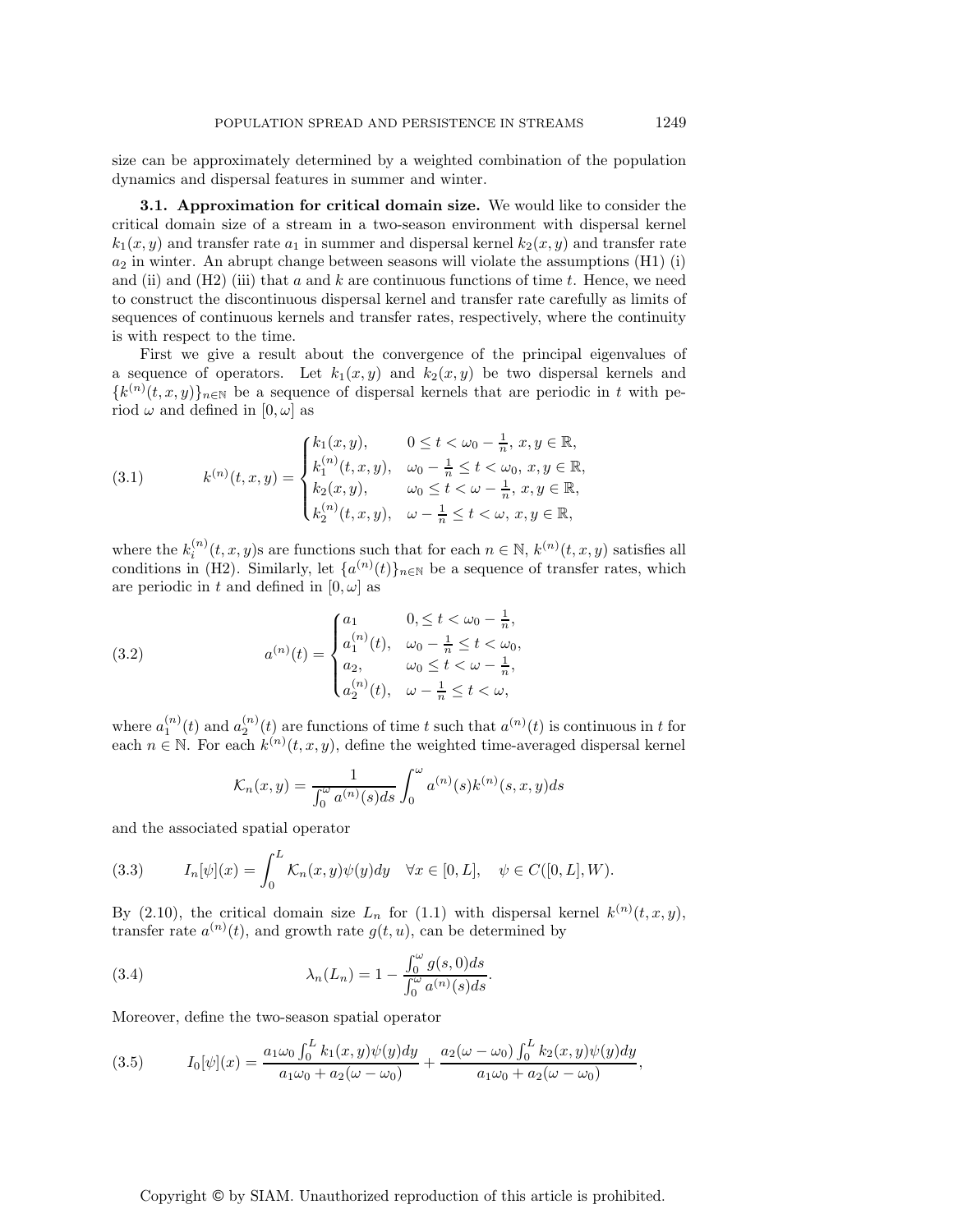for  $\psi \in C([0, L], W)$ ,  $x \in [0, L]$ . We have the following result whose proof is in Appendix C.

LEMMA 3.1. The principal eigenvalue of  $I_n$  converges to the principal eigenvalue *of*  $I_0$  *as n tends to infinity.* 

Now we consider a stream species in a two-season environment. Suppose that the dispersal kernel  $k(t, x, y)$  for (1.1) takes the form of  $k^{(n)}(t, x, y)$  defined in (3.1), and that the transfer rate  $a(t)$  takes the form of  $a^{(n)}(t)$ , defined in (3.2). It follows from Lemma 3.1 that, in application, for simplicity, we may use the principal eigenvalue of  $I_0$  (defined in (3.5)) to approximate the principal eigenvalue of I (defined in  $(2.8)$ , since the operator I here takes the form of  $I_n$ , defined in  $(3.4)$ . Note that  $\int_0^{\omega} a^{(n)}(s)ds \to a_1\omega_0 + a_2(\omega - \omega_0)$  as  $n \to \infty$ . By Theorem 2.3, we can obtain the following result about the approximation of the critical domain size in a two-season environment.

Theorem 3.2. *In a two-season environment, where the summer and winter population dispersal kernels are*  $k_1(x, y)$  *and*  $k_2(x, y)$  *and summer and winter transfer rates are*  $a_1$  *and*  $a_2$ *, respectively, the critical domain size for* (1.1) *can be approximated by solving*

(3.6) 
$$
\lambda_0(L) = 1 - \frac{\int_0^{\omega} g(s,0)ds}{a_1\omega_0 + a_2(\omega - \omega_0)}
$$

(see (2.10)), where  $\lambda_0$  *is the principal eigenvalue of*  $I_0$  *defined in* (3.5) *and depends on the stream length* L*.*

We now choose specific dispersal kernels to show how to find the principal eigenvalue  $\lambda_0$  for  $I_0$ . Further assume that the summer dispersal kernel  $k_1(x, y)$  and the winter dispersal kernels  $k_2(x, y)$  depend only on the distance between x and y and write them as  $k_1(x)$  and  $k_2(x)$ . For all parameters in the rest of this section, we use subscript  $i = 1$  to represent summer and  $i = 2$  to represent winter. For  $i = 1, 2$ , define

$$
k_i(x) = \begin{cases} A_i \exp(b_i^{(1)}x), & x \le 0, \\ A_i \exp(b_i^{(2)}x), & x \ge 0, \end{cases}
$$

with

$$
b_i^{(1),(2)} = \frac{v_i}{2D_i} \pm \sqrt{\frac{v_i^2}{4D_i^2} + \frac{\beta_i}{D_i}}
$$
 and  $A_i = \frac{b_1^i b_2^i}{b_2^i - b_1^i}$ ,

where  $D_i$  is the diffusion coefficient,  $v_i$  is the water flow velocity, and  $\beta_i$  is the settling rate of the species in a stream environment. Moreover, let  $\lambda_0$  be the principal eigenvalue of  $I_0$  with positive eigenfunction  $\psi \in C([0, L], W)$  with  $0 < \psi(x) \leq \hat{u}$  for all  $x \in [0, L]$ . Then

$$
I_0[\psi](x) = \lambda_0 \psi(x)
$$

can be written as

$$
(3.7) \qquad P_1 \int_0^L k_1(x - y) \psi(y) dy + P_2 \int_0^L k_2(x - y) \psi(y) dy = \lambda_0 \psi(x) \quad \forall x \in [0, L],
$$

where

$$
P_1 = \frac{a_1 \omega_0}{a_1 \omega_0 + a_2 (\omega - \omega_0)}, \qquad P_2 = \frac{a_2 (\omega - \omega_0)}{a_1 \omega_0 + a_2 (\omega - \omega_0)},
$$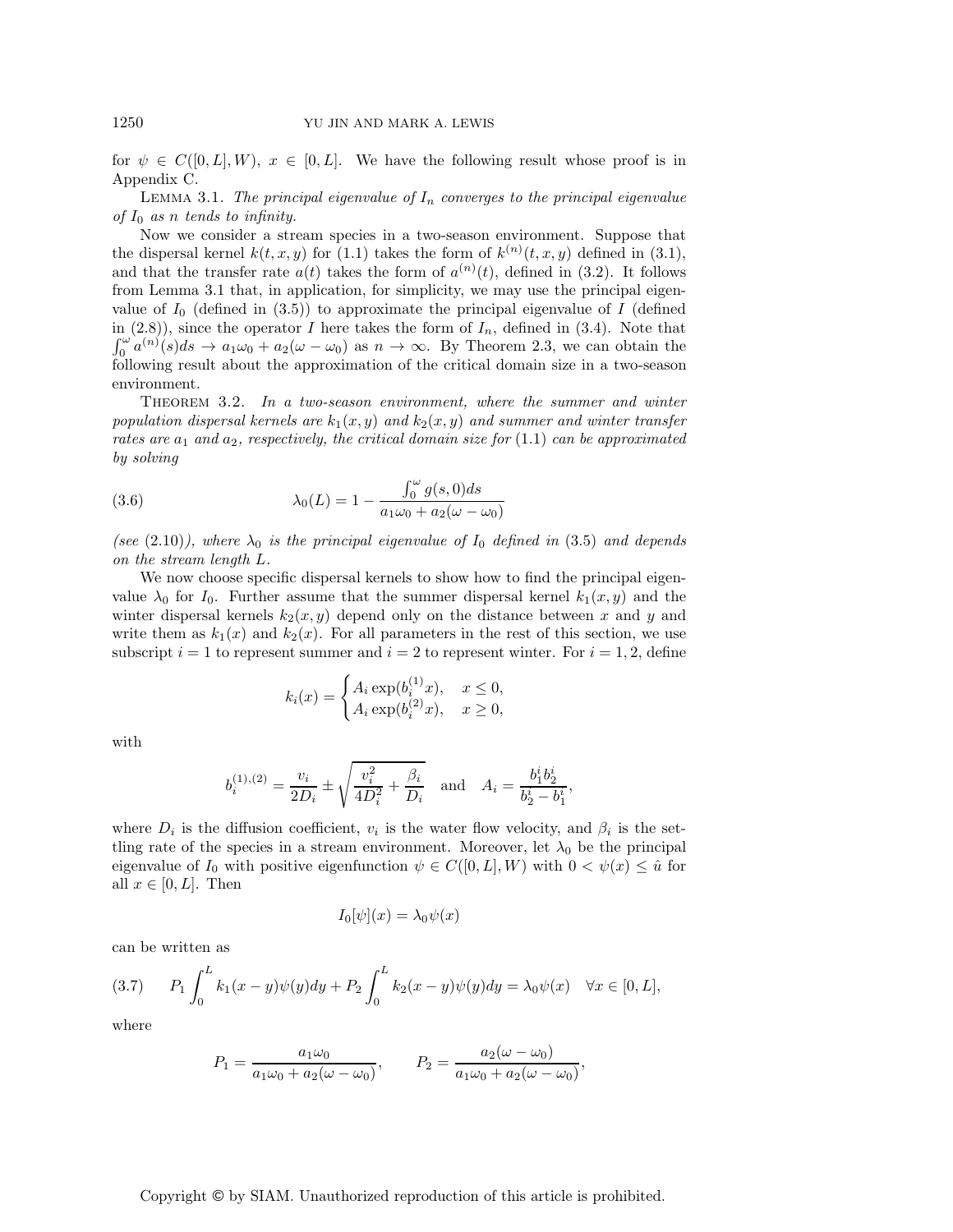with  $P_1 + P_2 = 1$ . Note that for  $i = 1, 2, k_i$  is a Green's function for a related differential operator

(3.8) 
$$
\frac{D_i}{\beta_i} k_i''(x) - \frac{v_i}{\beta_i} k_i'(x) - k_i(x) = -\delta(x) \quad \forall x \in [0, L],
$$

where  $\delta(x)$  is the Dirac delta function. Let  $H_1$  and  $H_2$  be two operators on a dispersal kernel  $k$  defined as

$$
H_i[k] := \frac{D_i}{\beta_i} k'' - \frac{v_i}{\beta_i} k' - k, \qquad i = 1, 2.
$$

Applying  $H_1$  on both sides of  $(3.7)$ , we obtain

$$
P_1 \int_0^L \left( \frac{D_1}{\beta_1} k_1'' - \frac{v_1}{\beta_1} k_1' - k_1 \right) (x - y) \psi(y) dy
$$
  
+ 
$$
P_2 \int_0^L \left( \frac{D_1}{\beta_1} k_2'' - \frac{v_1}{\beta_1} k_2' - k_2 \right) (x - y) \psi(y) dy = \lambda_0 \left( \frac{D_1}{\beta_1} \psi'' - \frac{v_1}{\beta_1} \psi' - \psi \right) (x).
$$

It follows from (3.8) that

$$
-P_1\psi(x) + P_2 \int_0^L \left(\frac{D_1}{\beta_1}k_2'' - \frac{v_1}{\beta_1}k_2' - k_2\right)(x-y)\psi(y)dy = \lambda_0 \left(\frac{D_1}{\beta_1}\psi'' - \frac{v_1}{\beta_1}\psi' - \psi\right)(x).
$$

Apply  $H_2$  to both sides of the above equation and use  $(3.8)$  again. After calculations, we obtain

(3.9)  
\n
$$
\lambda_0 \frac{D_2 D_1}{\beta_2 \beta_1} \psi^{(4)}(x) - \lambda_0 \left( \frac{D_2 v_1 + D_1 v_2}{\beta_2 \beta_1} \right) \psi'''(x)
$$
\n
$$
+ \left( \frac{P_1 D_2}{\beta_2} + \frac{P_2 D_1}{\beta_1} - \lambda_0 \left( \frac{D_2}{\beta_2} - \frac{v_2 v_1}{\beta_2 \beta_1} + \frac{D_1}{\beta_1} \right) \right) \psi''(x)
$$
\n
$$
+ \left( \lambda_0 \left( \frac{v_2}{\beta_2} + \frac{v_1}{\beta_1} \right) - \frac{P_1 v_2}{\beta_2} - \frac{P_2 v_1}{\beta_1} \right) \psi'(x) + (\lambda_0 - 1) \psi(x) = 0.
$$

Basic differentiations of  $(3.7)$  with respect to x give four boundary conditions for  $(3.9)$ : (3.10)

$$
\begin{cases}\n\lambda_0 \psi''(0) = [P_1 A_1 (b_1^{(2)} - b_1^{(1)}) + P_2 A_0 (b_2^{(2)} - b_2^{(1)}) - \lambda_0 b_2^{(1)} b_1^{(1)}] \psi(0) \\
+ \lambda_0 (b_1^{(1)} + b_2^{(1)}) \psi'(0), \\
\lambda_0 \psi''(L) = [P_1 A_1 (b_1^{(2)} - b_1^{(1)}) + P_2 A_0 (b_2^{(2)} - b_2^{(1)}) - \lambda_0 b_2^{(2)} b_1^{(2)}] \psi(L) \\
+ \lambda_0 (b_1^{(2)} + b_2^{(2)}) \psi'(L), \\
\lambda_0 \psi'''(0) = [P_1 A_1 ((b_1^{(2)})^2 - (b_1^{(1)})^2) + P_2 A_0 ((b_2^{(2)})^2 - (b_2^{(1)})^2)] \psi(0) \\
- \lambda_0 b_2^{(1)} b_1^{(1)} (b_2^{(1)} + b_1^{(1)}) \psi(0) + \lambda_0 [(b_1^{(1)})^2 + b_2^{(1)} b_1^{(1)} + (b_2^{(1)})^2] \psi'(0) \\
+ [P_1 A_1 (b_1^{(2)} - b_1^{(1)}) + P_2 A_0 (b_2^{(2)} - b_2^{(1)})] \psi'(0), \\
\lambda_0 \psi'''(L) = [P_1 A_1 ((b_1^{(2)})^2 - (b_1^{(1)})^2) + P_2 A_0 ((b_2^{(2)})^2 - (b_2^{(1)})^2)] \psi(L) \\
- \lambda_0 b_2^{(2)} b_1^{(2)} (b_2^{(2)} + b_1^{(2)}) \psi(L) + \lambda_0 [(b_1^{(2)})^2 + b_2^{(2)} b_1^{(2)} + (b_2^{(2)})^2] \psi'(L) \\
+ [P_1 A_1 (b_1^{(2)} - b_1^{(1)}) + P_2 A_0 (b_2^{(2)} - b_2^{(1)})] \psi'(L).\n\end{cases}
$$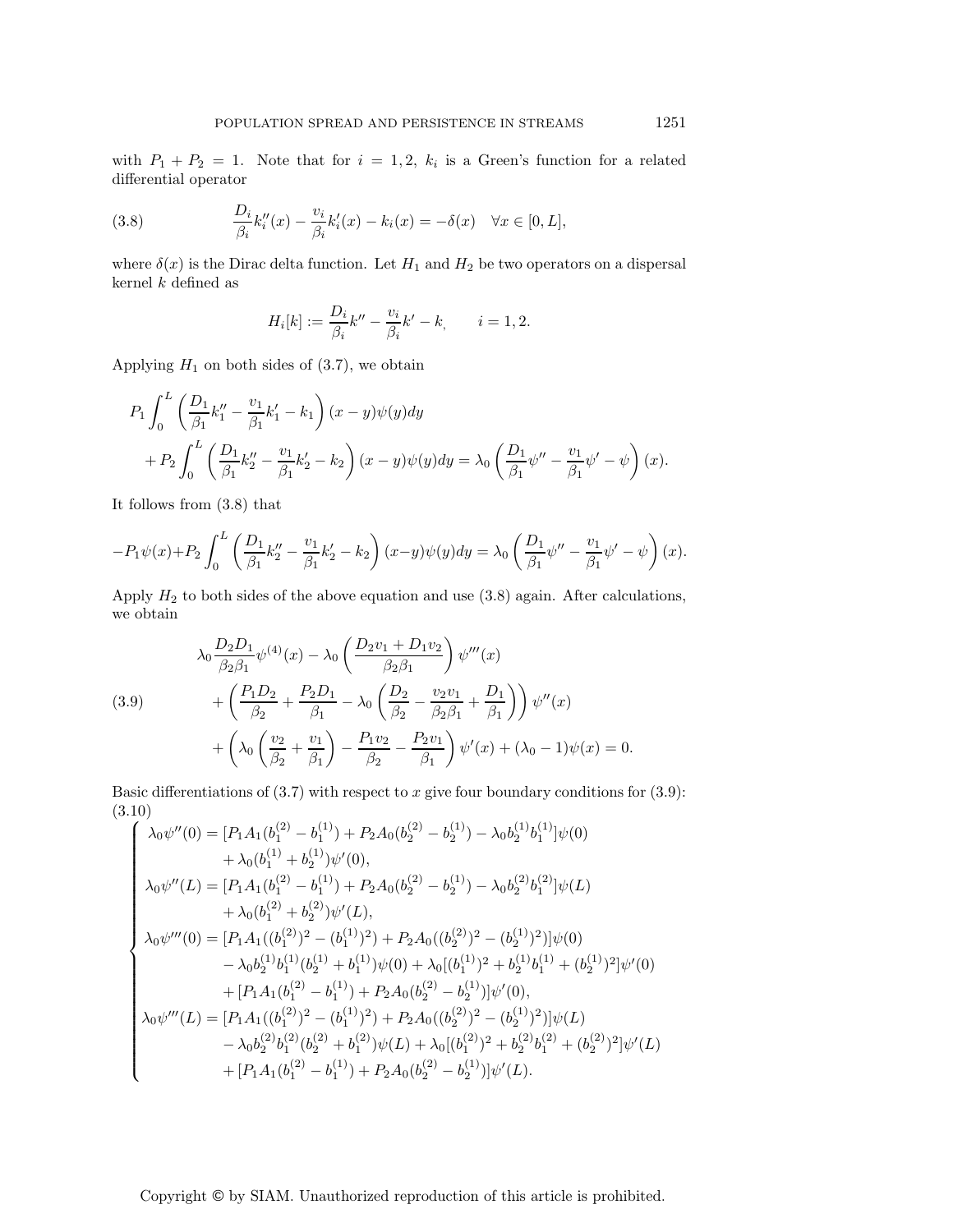By solving  $(3.9)$ – $(3.10)$ , we expect to obtain  $\lambda_0$  as a function of L, and then estimate the critical domain size by solving (3.6). However, this might not be easy since (3.9) is a fourth order differential equation and the boundary conditions (3.10) are complex. As we are interested only in the threshold of the domain size, we can set  $\lambda_0 = 1 - \int_0^{\omega} g(s,0)ds / \int_0^{\omega} a(s)ds$  (see (3.6)) and solve (3.9)–(3.10). Then we should be able to obtain L as an expression of  $\int_0^{\omega} a(s)ds$ ,  $\int_0^{\omega} g(s,0)ds$ ,  $D_i$ 's,  $v_i$ 's, and  $\beta_i$ 's, if  $(3.6)$  has a solution. This L is the approximation of the critical domain size for  $(1.1)$ with dispersal kernel  $k(t, x, y)$  having the form of  $k^{(n)}(t, x, y)$  defined in (3.1) and the transfer rate  $a(t)$  having the form of  $a^{(n)}(t)$  defined in (3.2).

*Example* 3.0. Let the scaled length of a year  $\omega = 2$ , the scaled length of summer  $\omega_0 = 1$ , the transfer rate  $a(t) = a_1 = a_2 = 1$ , the diffusion rate  $D_1 = D_2 = 1$ , the settling rate  $\beta_1 = \beta_2 = 1$ , summer flow speed  $v_1 = 3$ , winter flow speed  $v_2 = 1$ , and the growth function  $g(t, u) = r(1 - u/K) - \mu$  with the intrinsic growth rate  $r = 1.2$ , the death rate  $\mu = 0.5$ , and carrying capacity  $K > 0$ . Then

$$
\lambda_0=1-\frac{\int_0^\omega g(s,0)ds}{\int_0^\omega a(s)ds}=0.3
$$

and (3.9) becomes

$$
(3.11) \t 0.3\psi^{(4)}(x) - 1.2\psi'''(x) + 1.3\psi''(x) - 0.8\psi'(x) - 0.7\psi(x) = 0.
$$

By solving the characteristic equation corresponding to (3.11) numerically, we can write the general solution to (3.11) as

$$
\psi(x) = c_1 e^{2.923060032x} + c_2 e^{.4337033617x} + e^{0.7553216649x} (c_3 \cos(1.12695759x) + c_4 \sin(1.12695759x)).
$$

Substituting  $\psi(x)$  to the boundary conditions (3.10), we find that  $L = 3.08269$ . This is the critical domain size that we are looking for.

**3.2. Influences of parameters on critical domain size.** By virtue of Theorem 3.2, we can study the combined influences of the flow velocity  $v(t)$  and the transfer rate  $a(t)$ , the diffusion coefficient  $D(t)$  and the settling rate  $\beta(t)$  on the critical domain size of the stream for a species to persist in a two-season environment. The same as in the last subsection, let subscript  $i = 1$  represent summer and  $i = 2$ represent winter for v, a, D, and  $\beta$ .

First, we consider the combined influence of the flow velocity  $v_i$ 's and the transfer rate  $a_i$ 's on the critical domain size, while fixing the other parameters. To summarize the cross effects we define the covariance between the normalized transfer rate and normalized flow velocity, which we call the *normalized covariance* between the transfer rate and flow velocity in the rest of the paper, as

(3.12) 
$$
\chi_{a,v} = cov\left(\frac{a}{\bar{a}}, \frac{v}{\bar{v}}\right) = \frac{1}{\bar{a}\bar{v}\omega} \int_0^{\omega} (a(s) - \bar{a})(v(s) - \bar{v})ds,
$$

where  $\bar{a}$  and  $\bar{v}$  are the annual averages of  $a(t)$  and  $v(t)$  defined as

(3.13) 
$$
\bar{a} = \frac{1}{\omega} \int_0^{\omega} a(s) ds = \frac{a_1 \omega_0 + a_2 (\omega - \omega_0)}{\omega},
$$

and

(3.14) 
$$
\overline{v} = \frac{1}{\omega} \int_0^{\omega} v(s) ds = \frac{v_1 \omega_0 + v_2(\omega - \omega_0)}{\omega},
$$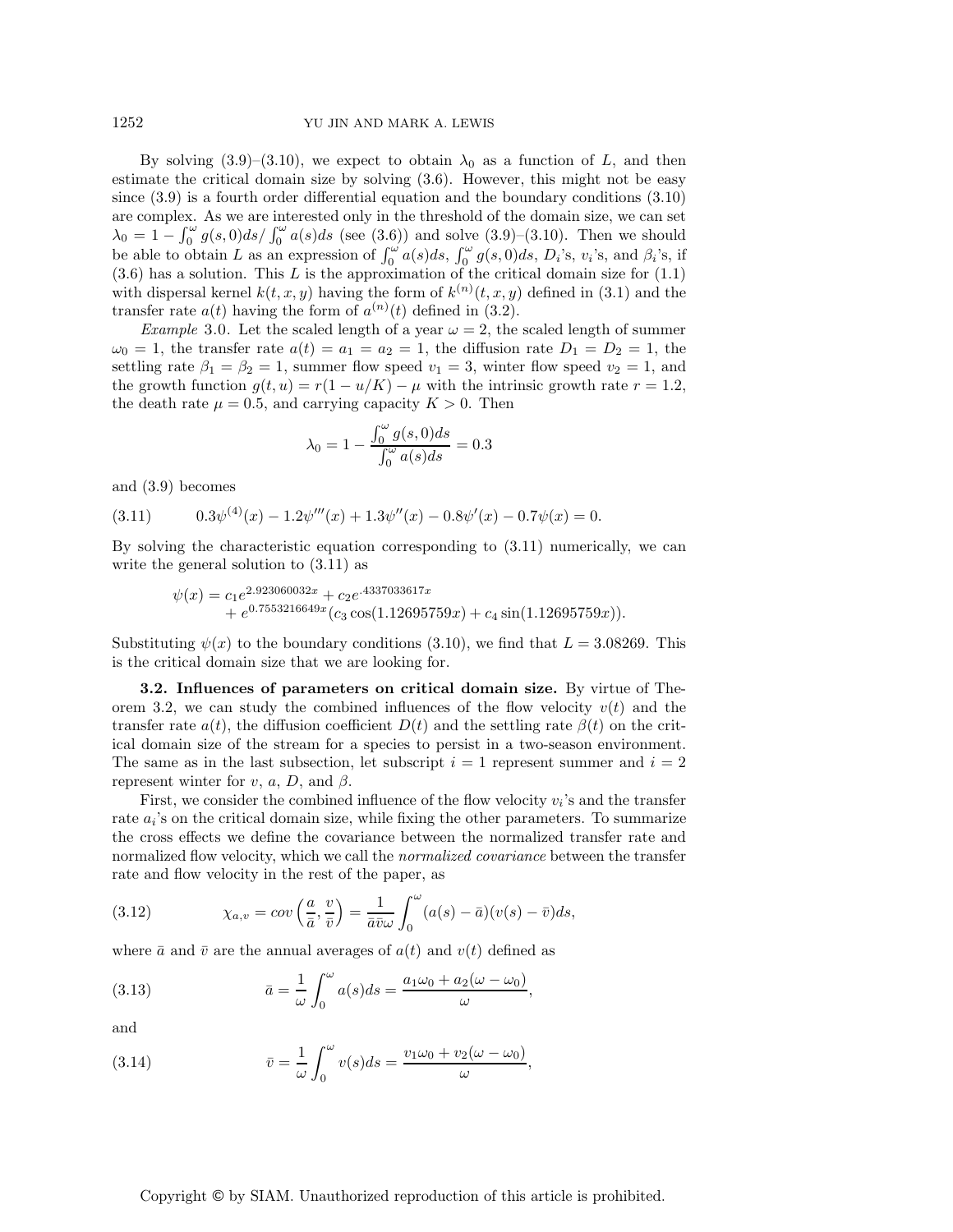

FIG. 3.1. The relationship between the critical domain size and the normalized covariance  $\chi_{a,v}$ between the transfer rate a and flow velocity v, where  $g(u) = 1.2(1 - u/K) - 0.5$ ,  $\beta_1 = \beta_2 = 1$ ,  $D_1 = D_2 = 1$ ,  $\omega = 2$ ,  $\omega_0 = 1$ ,  $v_1 = 3$ ,  $v_2 = 1$ ,  $\bar{a} = 2$ , and  $\chi^0_{a,v} = -0.107375$ .

and  $cov(a, v)$  is the covariance between a and v defined as

$$
cov(a, v) = \frac{1}{\omega} \int_0^{\omega} (a(s) - \bar{a})(v(s) - \bar{v})ds.
$$

The exact relationship between the critical domain size and the normalized covariance  $\chi_{a,v}$  cannot be described as we need to solve boundary problem (3.9)–(3.10). However, we may calculate the critical domain size for some specific values of  $\chi_{a,v}$  and determine the quantitative relationship between them.

*Example* 3.1. Assume the growth function  $g(u) = r(1 - u/K) - \mu$  with the intrinsic growth rate  $r = 1.2$ , death rate  $\mu = 0.5$  and carrying capacity  $K > 0$ , the scaled length of a year  $\omega = 2$ , the summer length of a year  $\omega_0 = 1$ , the diffusion rate  $D_1 = D_2 = 1$ , and the settling rate  $\beta_1 = \beta_2 = 1$ . The carrying capacity K does not influence the critical domain size. We fix the summer and winter water velocities  $v_1 = 3$  and  $v_2 = 1$ , and the annual mean value of the transfer rate  $\bar{a} = 2$ . The relationship between the critical domain size and the normalized covariance  $\chi_{a,v}$ is given in Figure 3.1. It is very clear that when the normalized covariance  $\chi_{a,v}$ increases, the critical domain size becomes larger and larger till it approaches infinity as  $\chi_{a,v}$  tends to  $\chi_{a,v}^0 = -0.107375$ . As the critical domain size is the smallest domain size for the population to persist in the stream, this indicates that the larger the normalized covariance between  $a$  and  $v$ , the harder it is for the population to persist in the stream.

Similarly, we can define the normalized covariance between the diffusion rate and flow velocity as  $\chi_{D,v} = cov(\frac{D}{D}, \frac{v}{v})$ , and the normalized covariance between the settling rate and flow velocity as  $\chi_{\beta,\nu} = cov(\frac{\beta}{\beta}, \frac{v}{\bar{v}})$  as we did in (3.12), and then study how  $\chi_{D,v}$  or  $\chi_{\beta,v}$  influences the critical domain size while the other parameters are fixed.

*Example* 3.2. Let  $g(u) = 0.75(1 - u/K) - 0.5$ ,  $\beta_1 = \beta_2 = 1$ ,  $a_1 = a_2 = 1$ ,  $\omega = 2$ ,  $\omega_0 = 1, v_1 = 3, v_2 = 1, \text{ and } D = 2.$  The relationship between the critical domain size and the normalized covariance  $\chi_{D,v}$  between the diffusion rate D and flow velocity v is shown in Figure 3.2. When  $\chi_{D,v}$  increases, the critical domain size increases and tends to infinity as  $\chi_{D,v}$  tends to  $\chi_{D,v}^0 = -0.152525$ . The quantitative result is similar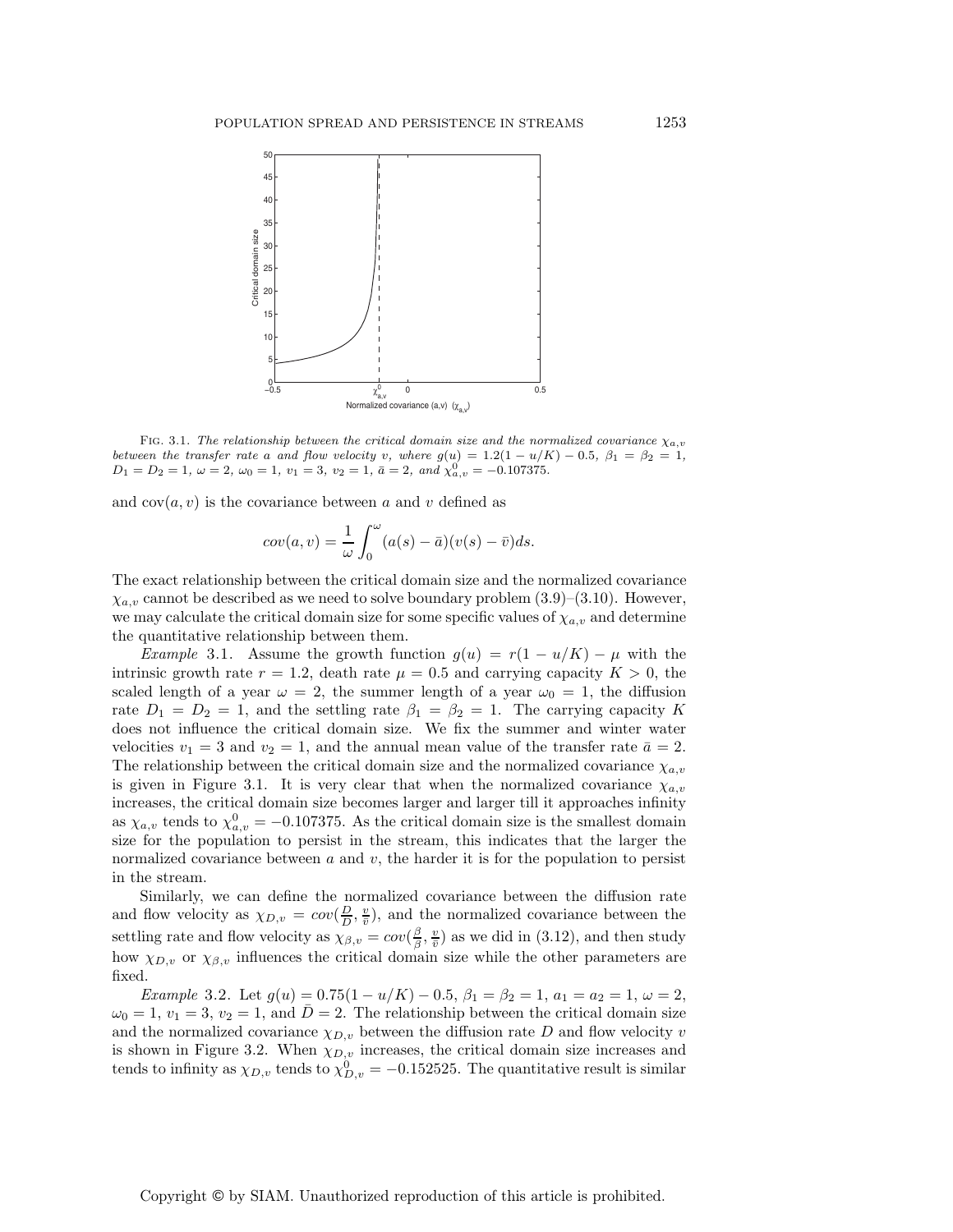

FIG. 3.2. The relationship between the critical domain size and the normalized covariance  $\chi_{D,v}$ between the diffusion rate D and the flow velocity v, where  $g(u)=0.75(1-u/K)-0.5$ ,  $\beta_1=\beta_2=1$ ,  $a_1 = a_2 = 1, \ \omega = 2, \ \omega_0 = 1, \ v_1 = 3, \ v_2 = 1, \ \bar{D} = 2, \ and \ \chi_{D,v}^{0} = -0.152525.$ 



FIG. 3.3. The relation between the critical domain size and the normalized covariance  $\chi_{\beta,v}$ between the settling rate  $\beta$  and flow velocity  $\frac{v}{\bar{v}}$ , where  $g(u) = 0.75(1 - u/K) - 0.5$ ,  $D_1 = D_2 = 1$ ,  $a_1 = a_2 = 1$ ,  $\omega = 2$ ,  $\omega_0 = 1$ ,  $v_1 = 3$ ,  $v_2 = 1$ ,  $\bar{\beta} = 2.5$ ,  $\chi^1_{\beta,v} = -0.0631$ , and  $\chi^2_{\beta,v} = 0.35282$ .

to that found between the transfer rate and flow velocity in Example 3.1: The larger the normalized covariance  $\chi_{D,v}$  the harder it is for the population to persist.

*Example* 3.3. Let  $g(u) = 0.75(1 - u/K) - 0.5$ ,  $D_1 = D_2 = 1$ ,  $a_1 = a_2 = 1$ ,  $\omega = 2$ ,  $\omega_0 = 1, v_1 = 3, v_2 = 1, \text{ and } \bar{\beta} = 2.5.$  The relationship between the critical domain size and the normalized covariance  $\chi_{\beta,v}$  between the settling rate  $\beta$  and flow velocity  $v$  is shown in Figure 3.3. The graph is very different from those in Examples 3.1 and 3.2. The critical domain size is positive for  $\chi^1_{\beta,\nu} < \chi_{\beta,\nu} < \chi^2_{\beta,\nu}$  and tends to infinity as  $\chi_{\beta,v}$  tends to  $\chi_{\beta,v}^1 = -0.0631$  or  $\chi_{\beta,v}^2 = 0.35282$ . Therefore, to help the population persist in the stream, the normalized covariance  $\chi_{\beta,v}$  has to be kept at intermediate values lying in the interval  $(\chi^1_{\beta,v}, \chi^2_{\beta,v}).$ 

**4. Discussion.** In this paper, we study the seasonal influences on population persistence for stream species and attempt to suggest solutions for the important *drift*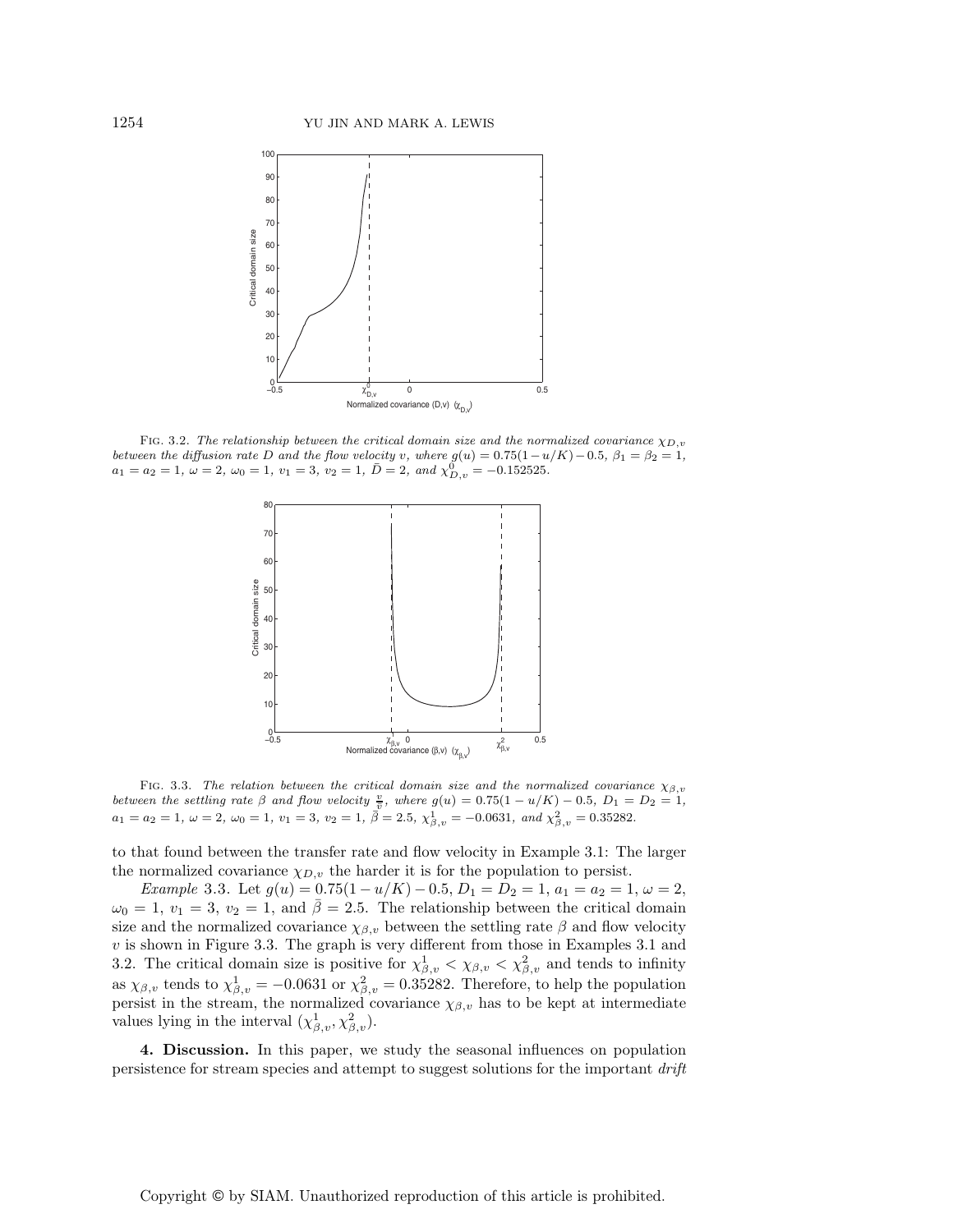*paradox* problem in stream ecology. We assume that both the population dynamics and individual movements (i.e., the dispersal kernel) are periodic with respect to time t with the same period  $\omega$ , which can be taken as the scaled dimensionless length of a year. Noting that all natural streams or rivers are actually bounded, we study the periodic integro-differential equation (1.1) in a bounded spatial domain  $\Omega = [0, L]$ , where  $L$  is the length of the stream. As the critical domain size is an important ecological feature, which indicates the minimal length of a stream for the population to persist, and actually from another perspective provides a solution to the drift paradox problem in a bounded stream, we obtain the critical domain size for (1.1) when the population dynamics and dispersal satisfy certain conditions (H1) and (H2) (see section 2). To better understand the effects of time varying environment on the critical domain size we considered an environment with two main seasons, say, summer and winter. This allowed us to analytically approximate the critical domain size and to assess the effects of the normalized covariances of the flow velocity, transfer rate, diffusion rate, and the settling rate on the critical domain size. This analysis was supplemented with numerical examples (section 3).

While the actual flow velocity in a specific stream can be estimated from the historical data, generally it is large in summer and small in winter, just as given in the examples in section 3. Simulations there suggest that to help the population persist in the stream easily, strategies may be made to decrease as much as possible the normalized covariance  $\chi_{a,v}$ , decrease the normalized covariance  $\chi_{D,v}$ , or keep the normalized covariance  $\chi_{\beta,v}$  in a moderate level between  $(\chi_{\beta,v}^1, \chi_{\beta,v}^2)$ , while the annual averages  $\bar{a}$ ,  $\bar{D}$ , or  $\bar{\beta}$  are kept as some constants and the other parameters are fixed in different situations.

Furthermore, we can analyze the critical domain sizes of  $(1.1)$  in relation to a socalled weighted dispersal kernel. Let  $\mathcal{K}(x, y)$  be the weighted time-averaged dispersal kernel defined in  $(2.5)$ . By the derivation of the the threshold equation  $(2.10)$ , the critical domain size of (1.1) is the same as that of

(4.1)

$$
\frac{\partial u(t,x)}{\partial t} = ug(t, u(t,x)) - a(t)u(t,x) + a(t)\int_0^L \mathcal{K}(x,y)u(t,y)dy, t \ge 0, x \in [0,L].
$$

Define an autonomous model associated with (1.1) with time-averaged growth  $\int_0^{\omega} u g$  $(s, u)ds/\omega$  and dispersal  $\int_0^{\omega} a(s)ds/\omega$ :

$$
(4.2)
$$

$$
\frac{\partial u(t,x)}{\partial t} = \frac{\int_0^{\omega} ug(s,u)ds}{\omega} - \frac{\int_0^{\omega} a(s)ds}{\omega} u(t,x) + \frac{\int_0^{\omega} a(s)ds}{\omega} \int_0^L \mathcal{K}(x,y)u(t,y)dy,
$$

for all  $t \geq 0$ ,  $x \in [0, L]$ . Recall that in [13], the critical domain size of

(4.3) 
$$
u_t(t,x) = f(u(t,x)) - \mu u(t,x) + \mu \int_0^L k(x,y)u(t,y)dy, \ t \ge 0, \ x \in [0,L]
$$

is given as

$$
\lambda(L) = 1 - f'(0)/\mu,
$$

where  $\lambda$  is the principal eigenvalue of the integral operator

$$
I[\psi](x) = \int_0^L k(x, y)\psi(y)dy.
$$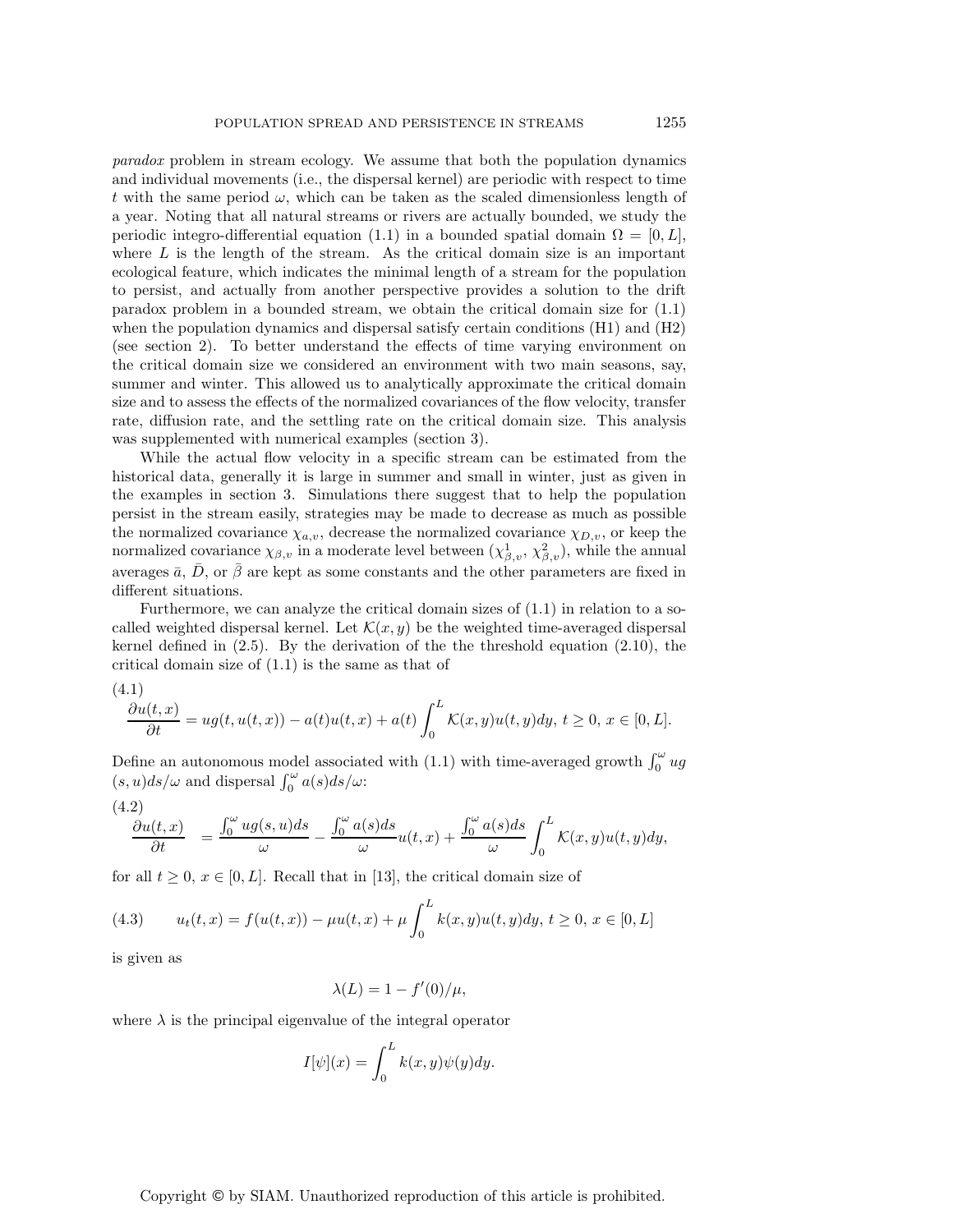Then by simple comparison, we see that the critical domain size of  $(1.1)$  is the same as that of (4.2). Therefore, to study the critical domain size of the periodic model  $(1.1)$  with periodic dispersal kernel  $k(t, x, y)$ , it suffices to study that of the periodic model with the weighted time-averaged dispersal kernel  $\mathcal{K}(x, y)$  (4.1) or that of its associated autonomous model (4.2) with the time-averaged kernel  $\mathcal{K}(x, y)$ .

We then conclude that when studying the critical domain size for a periodic integro-differential equation, a periodic dispersal kernel  $k(t, x, y)$  has the same effect as its associated appropriately weighted time-averaged dispersal kernel  $\mathcal{K}(x, y)$ , and that the study of the critical domain size for a periodic integro-differential equation can be reduced to the study of the critical domain size for an associated autonomous integro-differential equation. However, it is important to notice that this simplification is true only for the estimation of the critical domain size and that the dynamics of these models are very different.

**Appendix A. Proof of Lemma 2.1.** For any  $\psi \in C([0, L], W)$ , we have  $0 \leq ||\psi|| = \max_{x \in [0,L]} \psi(x) \leq \hat{u}$  and

$$
||I[\psi]|| = \max_{x \in [0,L]} \int_0^L \mathcal{K}(x,y)\psi(y)dy \le \max_{x \in [0,L]} \int_0^L \mathcal{K}(x,y)dy \cdot \max_{y \in [0,L]} \psi(y) \le K_+ \cdot ||\psi||.
$$

This indicates that I is uniformly bounded by  $K_{+}$ .

Moreover, for any  $\psi \in C([0, L], W)$  and  $x_1, x_2 \in [0, L]$ , we have

$$
|I[\psi](x_1) - I[\psi](x_2)| = \left| \int_0^L \mathcal{K}(x_1, y)\psi(y)dy - \int_0^L \mathcal{K}(x_2, y)\psi(y)dy \right|
$$
  

$$
= \left| \int_0^L (\mathcal{K}(x_1, y) - \mathcal{K}(x_2, y))\psi(y)dy \right|
$$
  

$$
\leq \max_{x \in [0, L]} \psi(x) \cdot \left| \int_0^L (\mathcal{K}(x_1, y) - \mathcal{K}(x_2, y))dy \right|
$$
  

$$
= \hat{u} \left| \int_0^L (\mathcal{K}(x_1, y) - \mathcal{K}(x_2, y))dy \right|.
$$

By the assumptions for  $k(t, x, y)$ ,  $\mathcal{K}(x, y)$  is continuous in  $x \in [0, L]$  uniformly for  $y \in [0, L]$ . Therefore, I is equicontinuous.

Then the Arzelà–Ascoli theorem implies that  $I$  is compact.

**Appendix B. Proof of Theorem 2.2. (i).** Assume  $\int_0^{\omega} g(s,0)ds < \int_0^{\omega} a(s)ds$ . (a) Suppose that the principal eigenvalue  $\lambda$  of I satisfies

(B.1) 
$$
\lambda > 1 - \frac{\int_0^{\omega} g(s,0)ds}{\int_0^{\omega} a(s)ds}.
$$

CLAIM 1. For any  $u_0 \in C([0,L],W)$  with  $u_0 \neq 0$ , the solution to (1.1) with  $u(0, \cdot) = u_0(\cdot)$  *satisfies*  $u(t, x) > 0$  *for all*  $(t, x) \in (0, +\infty) \times [0, L].$ Let  $u_0 \in C([0, L], W)$  with  $u_0 \not\equiv 0$ . Note that

$$
ug(t, u(t, x)) - a(t)u + a(t) \int_0^L k(t, x, y)u(t, y)dy \ge ug(t, u(t, x)) - a(t)u
$$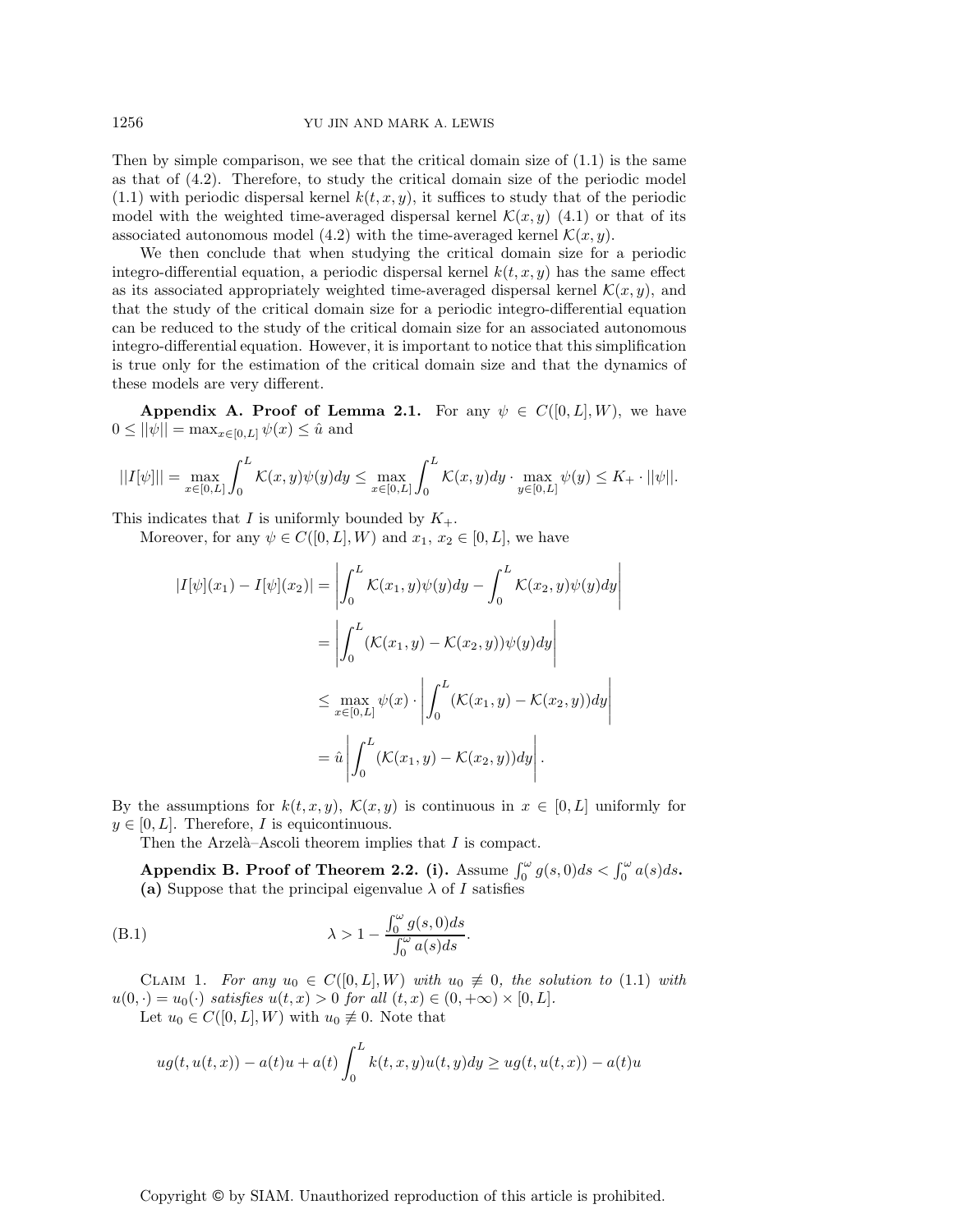for any  $u(t, \cdot) \geq 0$ . Since the solution  $\bar{u}(t, x)$  to

$$
\frac{\partial \bar{u}(t,x)}{\partial t} = \bar{u}g(t,\bar{u}(t,x)) - a(t)\bar{u}
$$

with  $\bar{u}(0, \cdot) = u_0(\cdot)$  is nonnegative for all  $t \geq 0$ , it follows from the comparison theorem, the solution  $u(t, x)$  to (1.1) with  $u(0, \cdot) = u_0(\cdot)$  satisfies  $u(t, x) \ge \bar{u}(t, x) \ge 0$ for all  $(t, x) \in (0, +\infty) \times [0, L]$ . We need to further show strict positivity of u. Let  $\alpha$ be sufficiently large such that  $\alpha u + ug(t, u) - a(t)u \geq 0$  for all  $t \geq 0$  and  $u \in [0, \hat{u}]$ . Rewrite (1.1) as

(B.2)  
\n
$$
\frac{\partial u(t,x)}{\partial t} = -\alpha u(t,x) + \alpha u(t,x) + u(g(t,u(t,x)) - a(t)) + a(t) \int_0^L k(t,x,y)u(t,y)dy.
$$

Given the initial condition  $u_0$ ,  $(B.2)$  is equivalent to the integral equation

$$
u(t,x) = e^{-\alpha t}u_0(x)
$$
  
+ 
$$
\int_0^t e^{-\alpha(t-s)} \left( \alpha u(s,x) + u(g(s,u(s,x)) - a(s)) + a(s) \int_0^L k(s,x,y)u(s,y)dy \right) ds.
$$

By the nonnegativity of  $u_0$  and  $\alpha u + u g(t, u) - a(t) u$ , we further have

$$
u(t, x)
$$
  
\n
$$
\geq \int_0^t e^{-\alpha(t-s)} \left( \alpha u(s, x) + u(g(s, u(s, x)) - a(s)) + a(s) \int_{\mathbb{R}} k(s, x, y) u(s, y) dy \right) ds
$$
  
\n
$$
\geq m_1 \int_0^t e^{-\alpha(t-s)} \int_{\mathbb{R}} k(s, x, y) u(s, y) dy ds,
$$

where  $m_1 = \min_{t \in [0,\omega]} a(t) > 0$ . Since  $u_0 \neq 0$  and the solution  $u(t,x)$  is continuous in t and x, for any  $t \geq 0$ , there is an open interval  $B_t \subset [0, L]$  such that  $u(t, x) > 0$  for all  $x \in B_t$ . Note that  $k(t, x, y)$  is positive almost everywhere at  $y \in [0, L]$  for any  $t \geq 0$ and  $x \in [0, L]$ . We then have  $u(t, x) > 0$  for all  $t > 0$  and  $x \in [0, L]$ . This completes the proof for the claim.

Now we prove the main result. For  $\varepsilon > 0$ , define an operator

(B.3) 
$$
I_{\varepsilon}[\psi](x) := -\frac{\varepsilon \omega}{\int_0^{\infty} a(s)ds} \psi(x) + \int_0^L \mathcal{K}(x, y)\psi(y)dy \quad \forall x \in [0, L]
$$

for all  $\psi \in C([0, L], W)$ . Then  $I_{\varepsilon} \to I$  as  $\varepsilon \to 0$ , where I is defined in (2.8), and  $I_{\varepsilon} = I$ when  $\varepsilon = 0$ . Since the principal eigenvalue  $\lambda$  of I satisfies (B.1), there exists a small  $\varepsilon_1$  such that the principal eigenvalue  $\lambda_{\varepsilon}$  of  $I_{\varepsilon}$  satisfies

(B.4) 
$$
\lambda_{\varepsilon} > 1 - \frac{\int_0^{\omega} g(s,0)ds}{\int_0^{\omega} a(s)ds}
$$

for all  $\varepsilon \in (0, \varepsilon_1)$ . We fix an  $\varepsilon \in (0, \varepsilon_1)$ . Since  $\lim_{u \to 0^+} \frac{ug(t, u)}{u} = g(t, 0)$  uniformly for  $t \in [0, \omega]$ , there exists  $\delta > 0$  such that  $ug(t, u) > (g(t, 0) - \varepsilon)u$  for all  $t \in [0, \omega]$  and  $0 < u < \delta$ .

CLAIM 2.  $\lim_{t\to\infty} \sup ||u(t, \cdot)|| \geq \delta$  for all solution  $u(t, x)$  to (1.1) with initial *function*  $u_0 \in C([0, L], W)$  *with*  $u_0 \not\equiv 0$ *.*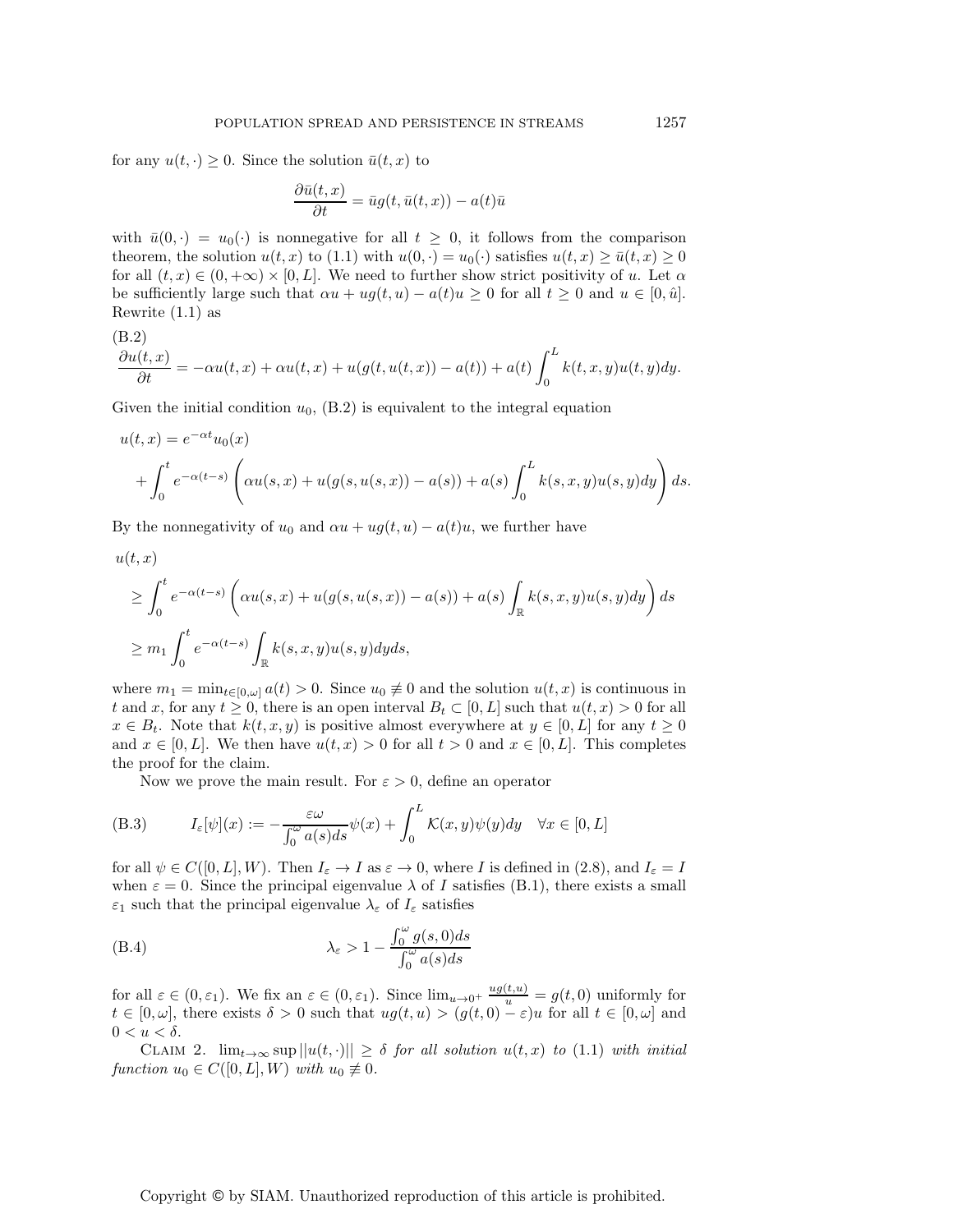*We prove this claim by contradiction. Suppose that there exists*  $u_0 \in C([0, L], W)$ *with*  $u_0 \neq 0$  *such that the solution*  $u(t, x)$  *to* (1.1) *with initial value*  $u_0$  *satisfies*  $\lim_{t\to\infty} \sup ||u(t, \cdot)|| < \delta$ . Then there exists  $t_0 > 0$  such that  $u(t, x) < \delta$  for all  $t \geq t_0$ . By Claim 1, we obtain that  $u(t, x)$  satisfies

(B.5)  
\n
$$
\frac{\partial u(t,x)}{\partial t} > (g(t,0) - a(t) - \varepsilon)u(t,x) + a(t)\int_0^L k(t,x,y)u(t,y)dy \quad \forall t \ge t_0, x \in [0,L].
$$

Let  $u_{\varepsilon}(t,x) = \varphi_{\varepsilon}(t)\psi_{\varepsilon}(x)$  *be a solution to* 

(B.6)  
\n
$$
\frac{\partial u(t,x)}{\partial t} = (g(t,0) - a(t) - \varepsilon)u(t,x) + a(t)\int_0^L k(t,x,y)u(t,y)dy \quad \forall t \ge t_0, x \in [0,L].
$$

*Similarly as we do in section* 2, *we can obtain*

(B.7)  
\n
$$
\underline{\left[\ln \frac{\varphi_{\varepsilon}(t+\omega)}{\varphi_{\varepsilon}(t)} - \int_0^{\omega} (g(s,0) - a(s))ds\right]}_{\int_0^{\omega} a(s)ds} \psi_{\varepsilon}(x) = -\frac{\varepsilon \omega}{\int_0^{\omega} a(s)ds} \psi_{\varepsilon}(x) + \int_0^L \mathcal{K}(x,y) \psi_{\varepsilon}(y)dy,
$$

*for all*  $t \geq 0$ *. Let*  $\tilde{\psi}_{\varepsilon}$  *be the positive eigenfunction of*  $I_{\varepsilon}$  *in*  $C([0, L], W)$  *with respect to* λ<sup>ε</sup> *and write*

$$
\lambda_{\varepsilon} = \frac{\left[\ln \frac{\tilde{\varphi}_{\varepsilon}(t+\omega)}{\tilde{\varphi}_{\varepsilon}(t)} - \int_0^{\omega} (g(s,0) - a(s))ds\right]}{\int_0^{\omega} a(s)ds},
$$

*which can be used to determine*  $\tilde{\varphi}_{\varepsilon}$ . Then  $\tilde{u}_{\varepsilon}(t,x)=\tilde{\varphi}_{\varepsilon}(t)\tilde{\psi}_{\varepsilon}(x)$  *is a special solution to* (B.6). Let  $\theta = \frac{\tilde{\varphi}_{\varepsilon}(t+\omega)}{\tilde{\varphi}_{\varepsilon}(t)}$  for  $t \geq 0$ . It follows from (B.4) that  $\theta > 0$ . Since  $u(t_0, x) > 0$ *for all*  $x \in [0, L]$ *, there exists a multiple of*  $\tilde{\psi}_{\varepsilon}$  *such that*  $\tilde{\varphi}_{\varepsilon}(0)\tilde{\psi}_{\varepsilon}(x) \leq u(t_0, x)$  *for all*  $x \in [0, L]$ *. Then by* (B.5) *and the comparison theorem,* 

$$
u(t,x) \ge \tilde{u}_{\varepsilon}(t,x) = \tilde{\varphi}_{\varepsilon}(t)\tilde{\psi}_{\varepsilon}(x) \quad \forall t \ge t_0, \quad x \in [0,L].
$$

*In particular, it follows from the definition of* θ *that*

$$
u(t_0+n\omega,x)\geq \tilde{u}_{\varepsilon}(t_0+n\omega,x)=\tilde{\varphi}_{\varepsilon}(t_0+n\omega)\tilde{\psi}_{\varepsilon}(x)=e^{n\theta}\tilde{\varphi}_{\varepsilon}(t_0)\tilde{\psi}_{\varepsilon}(x)\quad\forall t\geq t_0,\,x\in[0,L],
$$

*and hence,*  $u(t_0+n\omega, x) \to \infty$  *as*  $n \to \infty$  *for all*  $x \in [0, L]$ *, since*  $\theta > 0$ *, a contradiction. Therefore,*  $\lim_{t\to\infty}$  sup  $\max_{x\in[0,L]}\{u(t,x)\}\geq\delta$  *for all solutions*  $u(t,x)$  *to* (1.1) *with initial function*  $u_0 \in C([0, L], W)$  *with*  $u_0 \not\equiv 0$ *.* 

It follows from Claim 2 that the zero solution to (1.1) is unstable.

**(b).** Now we consider

$$
\lambda<1-\frac{\int_0^\omega g(s,0)ds}{\int_0^\omega a(s)ds}.
$$

Let  $\tilde{u}(t, x) = \tilde{\varphi}(t)\tilde{\psi}(x)$  be the solution to (2.1) defined in (2.9). By (2.7), the principal eigenvalue  $\lambda$  of the operator I defined in (2.8) satisfies

(B.8) 
$$
\lambda = \frac{\left[\ln \frac{\tilde{\varphi}(t+\omega)}{\tilde{\varphi}(t)} - \int_0^{\omega} (g(s,0) - a(s))ds\right]}{\int_0^{\omega} a(s)ds} \quad \forall t \ge 0.
$$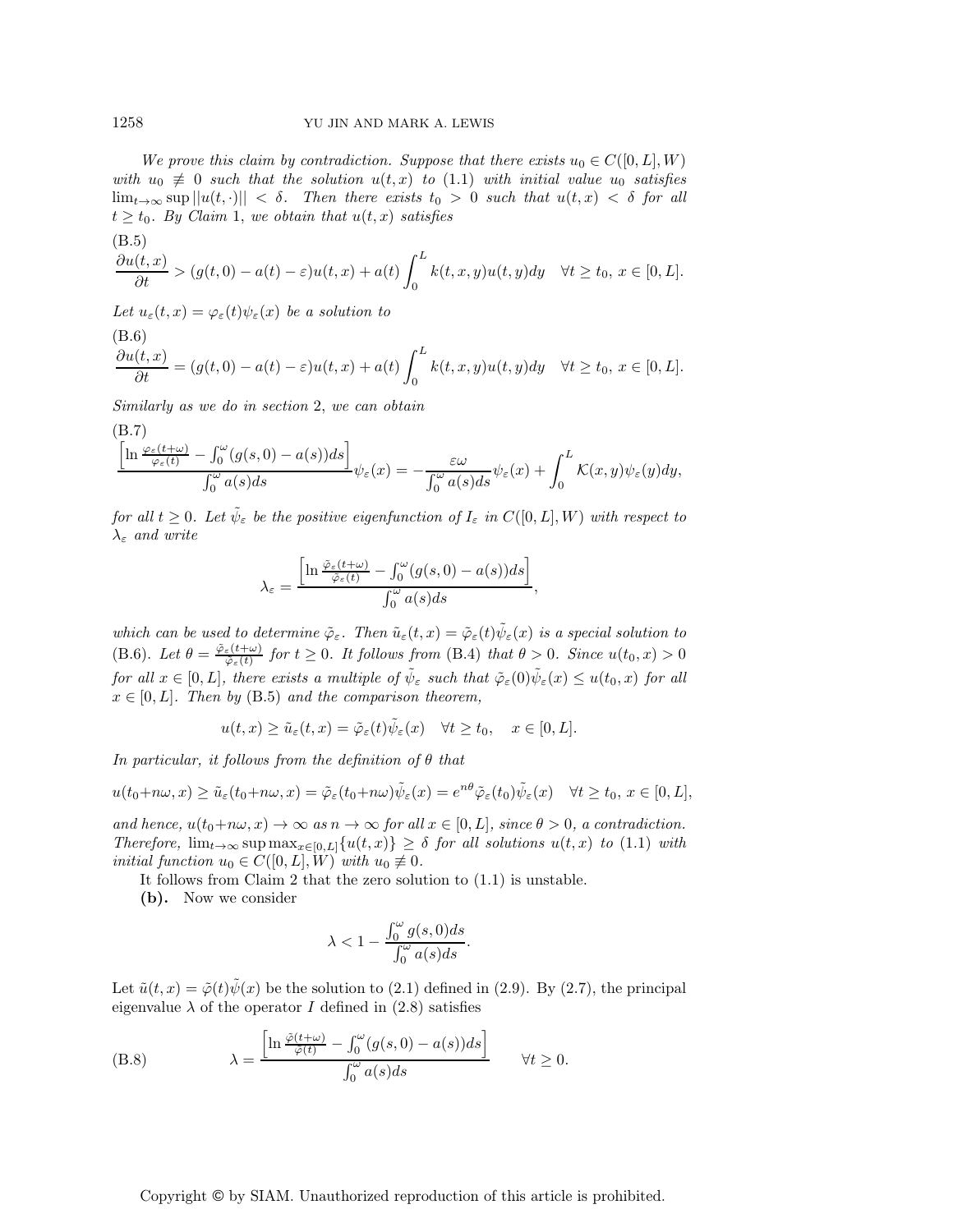By (B.8) we have  $\ln \frac{\tilde{\varphi}(t+\omega)}{\tilde{\varphi}(t)} < 0$  for all  $t \geq 0$ , which implies that

$$
\tilde{\varphi}(t) > \tilde{\varphi}(t + \omega) > \tilde{\varphi}(t + 2\omega) > \cdots \qquad \forall t \ge 0,
$$

and hence,  $\tilde{u}(t, x) = \tilde{\varphi}(t)\tilde{\psi}(x)$  satisfies

(B.9) 
$$
\tilde{u}(t,x) > \tilde{u}(t+\omega,x) > \tilde{u}(t+2\omega,x) > \cdots \quad \forall t \ge 0, \quad x \in [0,L].
$$

For any  $\varepsilon > 0$ , there exists a multiple of  $\tilde{\psi}$ , which we again write as  $\tilde{\psi}$ , such that  $||\tilde{\varphi}(0)\psi|| = \max_{x \in [0,L]} \tilde{\varphi}(0)\psi(x) < \varepsilon$ . Moreover, by the continuity of solutions with respect to initial values, we can restrict  $\tilde{\psi}$  such that

$$
||Q_t^L[\tilde{\varphi}(0)\tilde{\psi}]|| = ||\tilde{u}(t,x)|| = \max_{x \in [0,L]} \tilde{u}(t,x) = \max_{x \in [0,L]} \tilde{\varphi}(t)\tilde{\psi}(x) < \varepsilon \qquad \forall t \in [0,\omega].
$$

Then (B.9) implies that

$$
||\tilde{u}(t,\cdot)|| < \varepsilon \qquad \forall t \ge 0.
$$

Let  $m_2 = \min_{x \in [0,L]} \tilde{\psi}(x)$ . It follows that  $0 < \tilde{\varphi}(0)m_2 < \varepsilon$  and that for any initial function  $u_0 \in C([0, L])$  with  $||u_0|| \leq \tilde{\varphi}(0)m_2$ , the solution  $u(t, x)$  to (2.1) through  $u_0$ satisfies

$$
u(t,x) = Q_t^L[u_0](x) \le Q_t^L[\tilde{\varphi}(0)\tilde{\psi}](x) = \tilde{u}(t,x) < \varepsilon \quad \forall t \ge 0, \quad x \in [0,L].
$$

Let  $\bar{u}(t, x)$  be the solution to (1.1) with the initial function  $u_0$  as above. Since  $g(t, u) \leq$  $g(t, 0)$  for  $t \geq 0$  and  $u \in [0, \hat{u}]$ , by the comparison theorem,  $\bar{u}(t, x)$  satisfies

$$
\bar{u}(t,x) = Q_t[u_0](x) \le Q_t^L[u_0](x) = u(t,x) < \varepsilon \quad \forall t \ge 0, \quad x \in [0,L],
$$

where  $Q_t$  is the solution map of (1.1). Therefore, we proved that for any  $\varepsilon > 0$ , there exists  $\delta = \tilde{\varphi}(0)m_2$ , such that for any initial function  $u_0 \in C([0, L], W)$  with  $||u_0|| \leq \delta$ , the solution  $\bar{u}(t, x)$  to (1.1) through  $u_0$  satisfies  $0 \leq \bar{u}(t, x) < \varepsilon$  for all  $t \geq 0, x \in [0, L]$ . This implies that the zero solution to (1.1) is stable. The proof is completed.

(ii) Assume that  $\int_0^\omega g(s,0)ds > \int_0^\omega a(s)ds$ .

There exists  $\varepsilon_1 > 0$  such that  $\int_0^{\omega} (g(s, 0) - a(s) - \varepsilon) ds > 0$  for all  $\varepsilon \in (0, \varepsilon_1)$ . Fix an  $\varepsilon \in (0, \varepsilon_1)$ . Since  $\lim_{u \to 0^+} \frac{ug(t, u)}{u} = g(t, 0)$  uniformly for  $t \in [0, \omega]$ , there exists  $\delta > 0$  such that  $ug(t, u) > g(t, 0) - \varepsilon)u$  for all  $t \in [0, \omega]$  and  $0 < u < \delta$ . Note that

(B.10) 
$$
\frac{\partial \bar{u}(t,x)}{\partial t} = (g(t,0) - a(t) - \varepsilon)\bar{u}(t,x) + a(t) \int_0^L k(t,x,y)\bar{u}(t,y)dy
$$

$$
\ge (g(t,0) - a(t) - \varepsilon)\bar{u}(t,x), t \ge 0, x \in [0,L]
$$

and the solution to

(B.11) 
$$
\frac{\partial \bar{u}(t,x)}{\partial t} = (g(t,0) - a(t) - \varepsilon)\bar{u}(t,x), t \ge 0, x \in [0,L]
$$

can be expressed as

(B.12) 
$$
\bar{u}(t,x) = \bar{u}(0,x)e^{\int_0^t (g(s,0) - a(s) - \varepsilon)ds}, \forall t \ge 0, x \in [0,L],
$$

where  $\bar{u}(0, \cdot) \in C([0, L])$  is the initial function for (B.11). By the periodicity of  $(g(t, 0) - a(t))$  and the assumption  $\int_0^{\omega} (g(s, 0) - a(s) - \varepsilon) ds > 0$ , we have

(B.13) 
$$
\bar{u}(t,x) < \bar{u}(t+\omega,x) < \bar{u}(t+2\omega,x) < \cdots \quad \forall t \ge 0, \quad x \in [0,L].
$$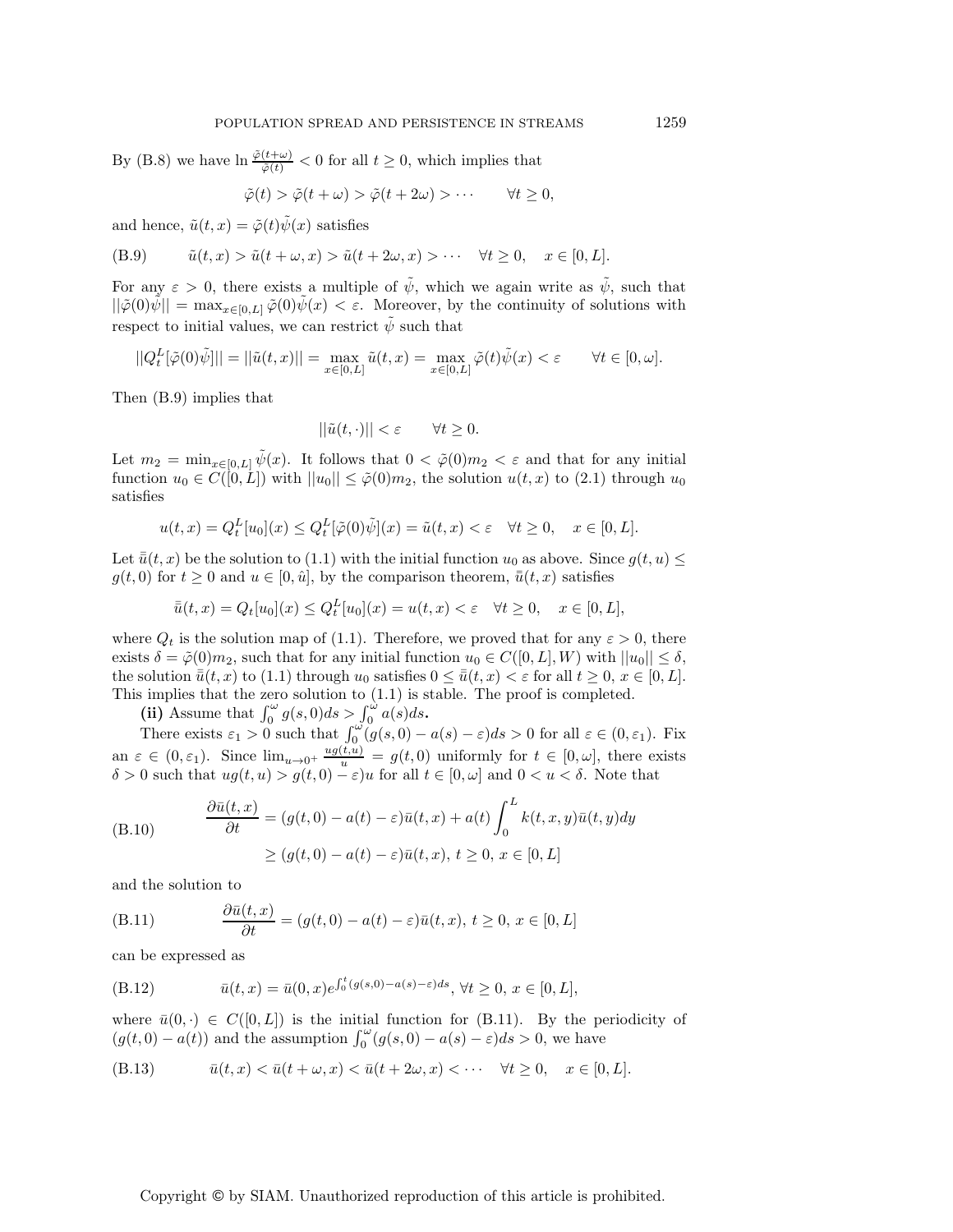Then similarly as we did in the proof of  $(i)(a)$ , we can show that  $\lim_{t\to\infty}$  sup  $||u(t, \cdot)|| \ge$ δ for all solution  $u(t, x)$  to (1.1) with initial function  $u_0 \in C([0, L], W)$  with  $u_0 \neq 0$ . This implies that the zero solution to (1.1) is unstable.

(iii) Assume that  $\int_0^\omega g(s,0)ds = \int_0^\omega a(s)ds$ .

Note that (2.1) admits a solution

(B.14) 
$$
\tilde{u}(t,x) = \tilde{\varphi}(t)\tilde{\psi}(x)
$$

with  $\tilde{u}(0, x) = \tilde{\varphi}(0)\tilde{\psi}(x)$ , where  $\tilde{\psi}$  with  $\tilde{\psi}(x) > 0$  for all  $x \in [0, L]$  is the eigenfunction of I corresponding to the principal eigenvalue  $\lambda$  of I, and  $\tilde{\varphi}(t)$  is determined by (2.2) with  $\psi = \tilde{\psi}$  and  $\tilde{\varphi}(0) > 0$ . It follows from  $\int_0^{\omega} g(s,0)ds = \int_0^{\omega} a(s)ds$  and (2.7) that

(B.15) 
$$
\frac{\ln \frac{\tilde{\varphi}(t+\omega)}{\tilde{\varphi}(t)}}{\int_0^{\omega} a(s)ds} = \frac{\int_0^L \mathcal{K}(x,y)\tilde{\psi}(y)dy}{\tilde{\psi}(x)} = \frac{I[\tilde{\psi}](x)}{\tilde{\psi}(x)} = \lambda \qquad \forall t \ge 0,
$$

which implies that

$$
\tilde{\varphi}(t+\omega) = e^{\lambda \int_0^{\omega} a(s)ds} \tilde{\varphi}(t) \qquad \forall t \ge 0.
$$

Let  $\theta = e^{\lambda \int_0^{\omega} a(s)ds}$ . We have  $\theta > 1$  by the positivity of  $\lambda$  and  $\int_0^{\omega} a(s)ds$ . Then

$$
\tilde{\varphi}(t) < \tilde{\varphi}(t + \omega) < \tilde{\varphi}(t + 2\omega) < \cdots \qquad \forall t \ge 0,
$$

and hence,

$$
\tilde{u}(t,x)=\tilde{\varphi}(t)\tilde{\psi}(x)<\tilde{u}(t+\omega,x)<\tilde{u}(t+2\omega,x)<\cdots\quad\forall t\geq0,\quad x\in[0,L],
$$

which indicates that the zero solution to (2.1) is not stable, i.e., the zero solution to (1.1) is linearly unstable. This completes the proof of Theorem 2.2.

**Appendix C. Proof of Lemma 3.1.** For any  $\psi \in C([0, L], W)$ ,  $x \in [0, L]$ ,

$$
I_n[\psi](x) = \frac{1}{\int_0^{\omega} a^{(n)}(s)ds} \int_0^L \int_0^{\omega} a^{(n)}(s)k^{(n)}(s,x,y)ds\psi(y)dy
$$
  
\n
$$
\leq \frac{1}{\int_0^{\omega} a^{(n)}(s)ds} \int_0^L \int_0^{\omega} a^{(n)}(s)k^{(n)}(s,x,y)ds \cdot \max_{y \in [0,L]} \psi(y)dy
$$
  
\n
$$
= \frac{1}{\int_0^{\omega} a^{(n)}(s)ds} \int_0^{\omega} a^{(n)}(s) \int_0^L k^{(n)}(s,x,y)dyds \cdot ||\psi||
$$
  
\n
$$
\leq K_+ ||\psi||,
$$

which implies that

$$
||I_n|| = \sup_{||\psi||=1} ||I_n[\psi]|| = \sup_{||\psi||=1} \max_{x \in [0,L]} I_n[\psi](x) \le K_+.
$$

Similarly, we can obtain  $||I_0|| \leq K_+$ .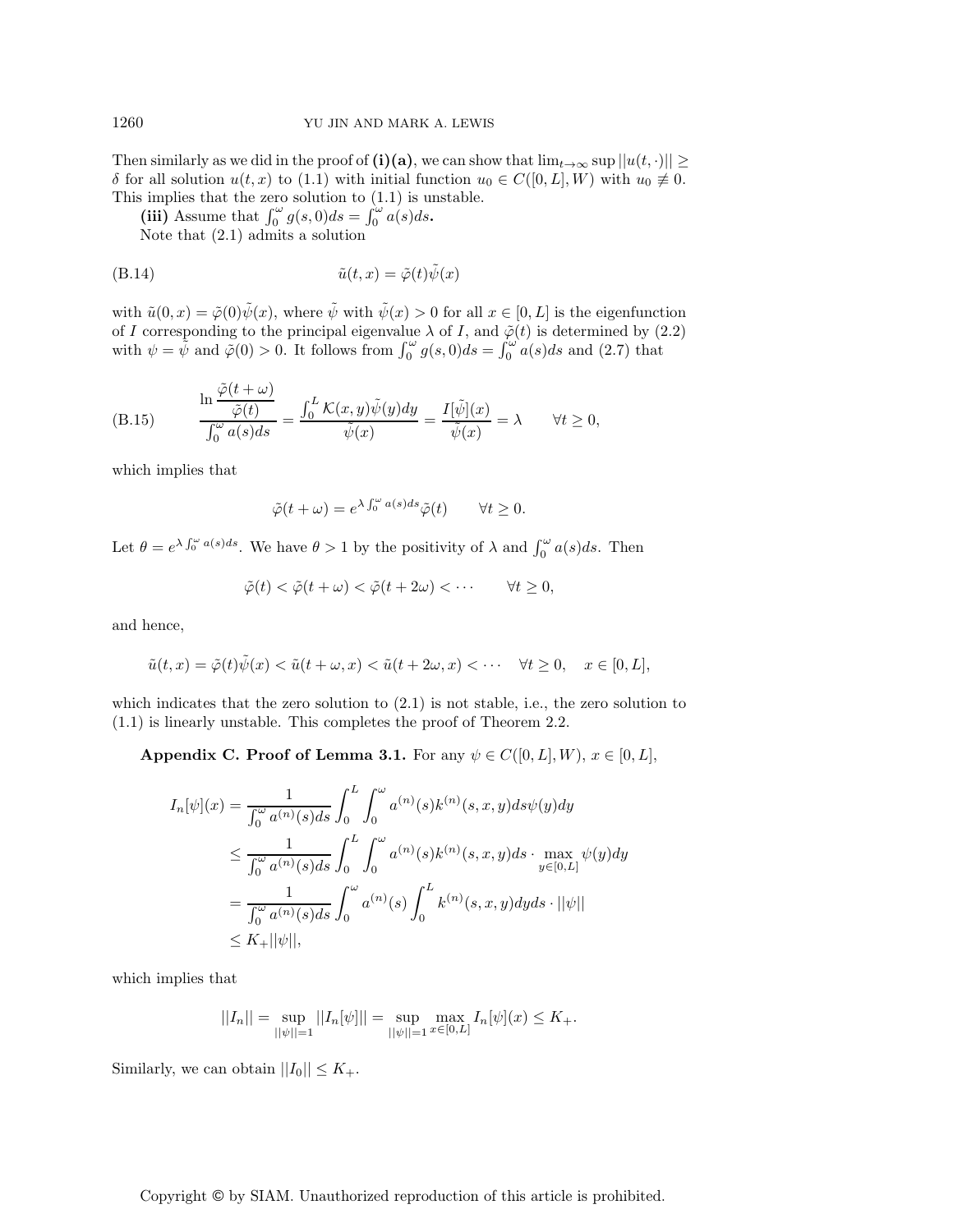Moreover, we can show  $||I_n-I_0|| \to 0$  as  $n \to \infty$ . In fact, for any  $\psi \in C([0, L], W)$ and  $x \in [0, L]$ ,

$$
\begin{split}\n&\int_{0}^{\omega} a^{(n)}(s)ds \cdot |I_{n}[\psi](x) - I_{0}[\psi](x)| \\
&= \left| \int_{0}^{\omega} a^{(n)}(s)ds \cdot I_{n}[\psi](x) - \int_{0}^{\omega} a^{(n)}(s)ds \cdot I_{0}[\psi](x) \right| \\
&= \left| a_{1} \left( \omega_{0} - \frac{1}{n} \right) \int_{0}^{L} k_{1}(x, y)\psi(y)dy + \int_{\omega_{0} - \frac{1}{n}}^{\omega_{0}} a_{1}^{(n)}(s) \int_{0}^{L} k_{1}^{(n)}(s, x, y)\psi(y)dyds \right. \\
&+ a_{2} \left( \omega - \frac{1}{n} - \omega_{0} \right) \int_{0}^{L} k_{2}(x, y)\psi(y)dy + \int_{\omega - \frac{1}{n}}^{\omega} a_{2}^{(n)}(s) \int_{0}^{L} k_{2}^{(n)}(s, x, y)\psi(y)dyds \\
&- \frac{\int_{0}^{\omega} a^{(n)}(s)ds}{a_{1}\omega_{0} + a_{2}(\omega - \omega_{0})} \left( a_{1}\omega_{0} \int_{0}^{L} k_{1}(x, y)\psi(y)dy + a_{2}(\omega - \omega_{0}) \int_{0}^{L} k_{2}(x, y)\psi(y)dy \right) \right| \\
&= \left| \int_{0}^{L} k_{1}(x, y)\psi(y)dy \left( a_{1} \left( \omega_{0} - \frac{1}{n} \right) - \frac{\int_{0}^{\omega} a^{(n)}(s)ds}{a_{1}\omega_{0} + a_{2}(\omega - \omega_{0})} a_{1}\omega_{0} \right) \right. \\
&+ \int_{0}^{L} k_{2}(x, y)\psi(y)dy \left( a_{2} \left( \omega - \frac{1}{n} - \omega_{0} \right) - \frac{\int_{0}^{\omega} a^{(n)}(s)ds}{a_{1}\omega_{0} + a_{2}(\omega - \omega_{0})} a_{2}(\omega - \omega_{0}) \right) \\
&+ \int_{\omega_{0} - \frac{1}{n}}^{\omega_{0}} a_{1}^{(n)}(s) \int_{0}^{L} k_{1}^{(n)}(s, x, y)\psi(y)dyds + \int_{\omega - \frac{1}{n}}^{\omega} a_{2}^{(
$$

as  $n \to \infty$ . It then follows from the boundedness of  $a^{(n)}(t)$  and  $\psi(x)$  and the assumption (H2) that

$$
||I_n[\psi] - I_0[\psi]|| = \max_{x \in [0, L]} |I_n[\psi](x) - I_0[\psi](x)| \to 0 \quad \text{as } n \to \infty
$$

for any  $||\psi|| = \max_{x \in [0, L]} {\psi(x)} \leq \hat{u}$ . Then

$$
||I_n - I_0|| = \sup_{||\psi|| \le 1} ||I_n[\psi] - I_0[\psi]|| \to 0 \text{ as } n \to \infty.
$$

Let  $\lambda_i$  be the principal eigenvalue of  $I_i$ , for  $i = 0, 1, 2, \ldots$ . Set  $\eta(I_0) = \lambda_0$ . Then by the perturbation theory for linear operators in [5, Theorem 2.23, sections 4.3.4 and 4.3.5], there exists  $\{\eta(I_n)\}_{n\in\mathbb{N}}$ , where  $\eta(I_n)$  is an eigenvalue of  $I_n$ , such that  $\eta(I_n) \to \eta(I_0) = \lambda_0$  as  $n \to \infty$ . On the other hand, it follows from the uniform boundedness of  $\{||I_n||\}_{n\in\mathbb{N}}$  that the principal eigenvalues  $\lambda_n$ 's of  $I_n$ 's are uniformly bounded by 1. Then,  $\{\lambda_n\}_{n\in\mathbb{N}}$  admits a convergent subsequence  $\{\lambda_{n_k}\}_{k\in\mathbb{N}}$ , which satisfies  $\lambda_{n_k} \to \overline{\lambda}$  as  $k \to \infty$  for some  $\overline{\lambda} \geq 0$ . If  $\overline{\lambda}$  is a resolvent value of  $I_0$ , then by [5, Theorem 2.25],  $\overline{\lambda}$  is a resolvent value of  $I_{n_k}$  for sufficiently large  $k \in \mathbb{N}$ . Since the resolvent set of an operator is an open set, there exists an open neighborhood  $U(\lambda)$  of  $\lambda$  such that any value in  $U(\overline{\lambda})$  is a resolvent of  $I_{n_k}$  for large  $k \in \mathbb{N}$ . This contradicts the fact that eigenvalues  $\lambda_{n_k}$  converge to  $\overline{\lambda}$ . Therefore,  $\overline{\lambda}$  is an eigenvalue of  $I_0$ . Moreover, since  $|\eta(I_k)| \leq \lambda_{n_k}$  for all  $k \in \mathbb{N}$ , we have  $\lambda_0 \leq \overline{\lambda}$ , which indicates that  $\lambda_0 = \overline{\lambda}$  as  $\lambda_0$  is the principal eigenvalue of  $I_0$ . This also implies that any convergent subsequence of  ${\{\lambda_n\}}_{n\in\mathbb{N}}$  converges to  $\lambda_0$ . Therefore,  ${\{\lambda_n\}}_{n\in\mathbb{N}}$  itself converges to  $\lambda_0$  (i.e.,  $\lambda_n \to \lambda_0$ ) as  $n \to \infty$ . That is, the principal eigenvalues of the integral operators  $\{I_n\}_{n\in\mathbb{N}}$  converge to the principal eigenvalue of  $I_0$ .